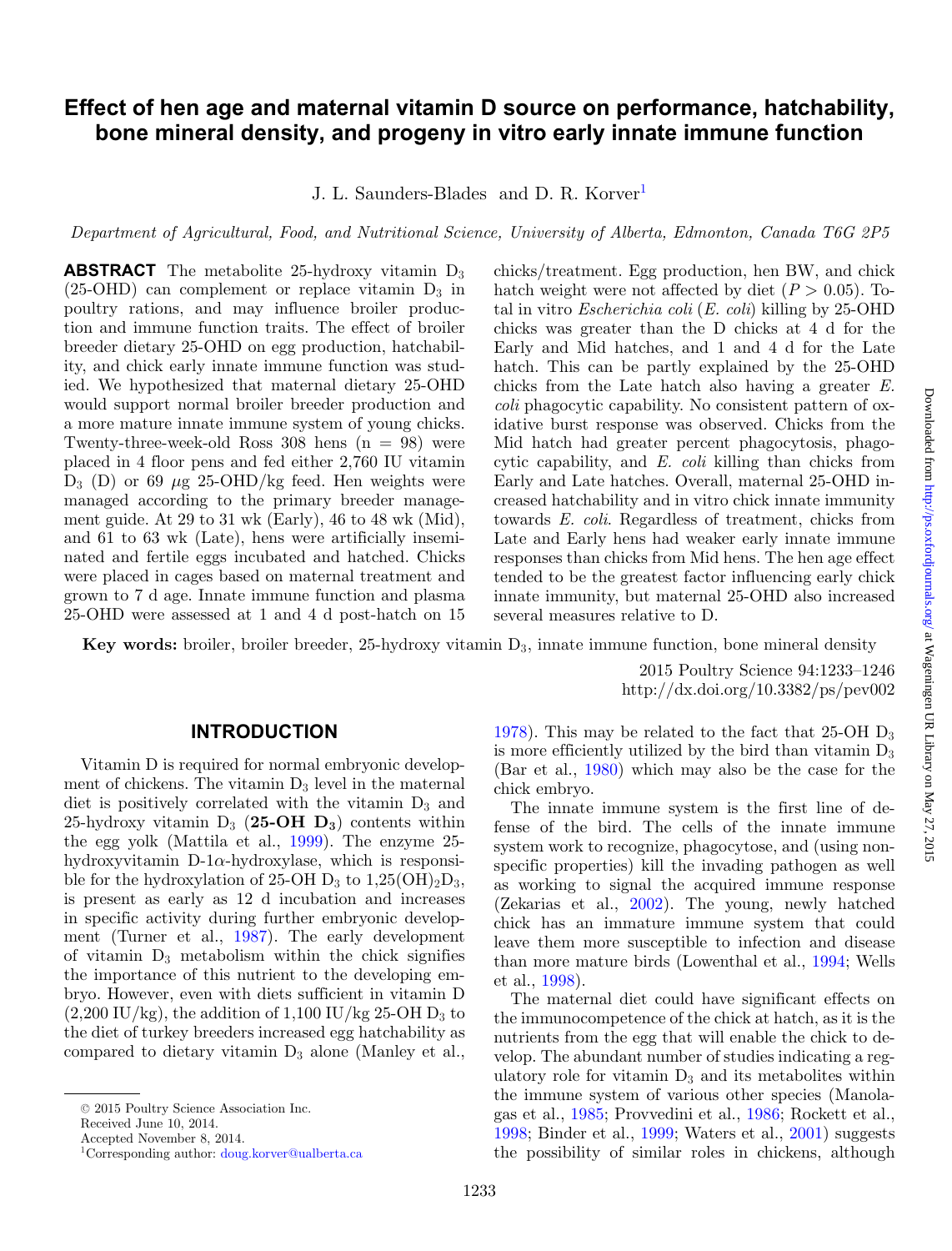limited research has been done to support this. Vitamin D deficient chicks have decreased cellular immune responses, with decreased cutaneous basophil response, as well as decreased macrophage phagocytic capability (Aslam et al., [1998\)](#page-11-2). In addition, maternal supplementation of 25-OH  $D_3$  increases deposition of 25-OH  $D_3$ into the egg (Mattila et al., [2011\)](#page-12-7), and therefore may result in increased egg hatchability and improved chick quality, which could in turn result in better growth and feed efficiency of the broiler chick. Therefore the objectives of this study were to investigate the effects of maternal dietary  $25$ -OH  $D_3$  on broiler breeder production traits and bone mineral density (**BMD**) as well as in vitro innate immune function of the progeny. We hypothesized that maternal dietary  $25$ -OH  $D_3$  would support normal broiler breeder production, increase broiler breeder BMD, as well as lead to a more mature innate immune system of their progeny at hatch.

## **MATERIALS AND METHODS**

### *Experimental Diets*

Broiler breeder hens were fed nutritionally complete broiler breeder rations (16.2% CP, 3.1% Ca, 0.43% available phosphorus, and 2,870 kcal/kg ME) from 23 to 44 wk age. From 45 to 65 wk age hens were fed a ration containing 15.8% CP, 3.3% Ca, 0.37% available phosphorus, and 2,870 kcal/kg ME. Wheat-based basal maternal diets devoid of supplemental vitamin D were formulated for each breeder phase to meet or exceed primary broiler breeder recommendations (Aviagen, Huntsville, AL) and National Research Council (**NRC**) recommendations (National Research Council, [1994\)](#page-12-8). Each basal diet was subdivided and supplemented with either 2,760 IU dietary vitamin  $D_3$  for the D treatment (Rovimix  $D_3$  500, DSM Nutritional Products, Parsippany, NJ) per kg feed or 69  $\mu$ g dietary 25-OH  $D_3$  per kg feed for the 25-OHD treatment (Rovimix HyD, DSM Nutritional Products, Parsippany, NJ, based on the manufacturer's recommended level of supplementation) per kg feed, which according to the manufacturer is the equivalent of 2,760 IU vitamin  $D_3$ activity, as the sole source of vitamin D activity. Each batch of diet mixed in the study was analyzed for vitamin D and  $25$ -OH  $D_3$  by a commercial lab. The vitamin  $D_3$  and 25-OH  $D_3$  levels for the D treatment were (mean  $\pm$  SEM) 4,097  $\pm$  894 IU and 0.0  $\pm$  0  $\mu$ g/kg, and  $3,030 \pm 220$  IU and  $0.0 \pm 0$   $\mu$ g/kg for the Phase 1 and 2 diets, respectively. The analyzed vitamin  $D_3$  and 25-OH  $D_3$  levels for the 25-OHD treatment were 988  $\pm$ 674 IU and 70.9  $\pm$  8.2  $\mu$ g/kg, and 40  $\pm$  45 IU and 74.3  $\pm$ 7.4  $\mu$ g/kg, for the Phase 1 and 2 diets, respectively. The relatively high levels of vitamin  $D_3$  in the 25-OHD diets were in each case due to a single feed sample having higher than formulated values of vitamin  $D_3$ . However, the differences in the actual levels of the two forms of vitamin D between treatments were appropriate for the purposes of the study.

#### *Experimental Design and Procedures*

The experimental protocols were conducted according to the Canadian Council on Animal Care guidelines (Canadian Council on Animal Care, [2009\)](#page-11-3). At 23 wk age, 98 Ross 308 broiler breeder hens were randomly allocated to 4 floor pens (24 to 25 birds/pen; 2 pens/treatment; average BW 2,273  $\pm$  26.6 g). Birds were weighed and feed allocation adjusted on a weekly basis for the average BW of the 4 pens to maintain the breeder-recommended BW curve (Aviagen, [2002\)](#page-11-4). Egg production was recorded on a daily basis for each pen. Eggs with a normal shell were deemed as settable eggs as compared to soft shell, shell-less, and double-yolk eggs. Fresh egg quality traits (egg weight, specific gravity, shell weight and thickness, yolk weight, and albumen height and weight) were assessed every 6 wk starting at 29 wk age on all eggs from 2 consecutive days of egg production per period. Egg specific gravity was measured by the floatation method (Hamilton, [1982\)](#page-12-9). Individual eggs were weighed, and albumen height was measured with an albumen height gauge. The individual weights of yolk, albumen, and shell were recorded. Eggshell weight (with membranes attached) was measured after the eggshells were washed and air-dried overnight. Eggshell thickness was determined from the middle of the egg using a micrometer. Eggshell conductance was determined using the method described by O'Dea et al. [\(2004\)](#page-12-10). Briefly, the rate of egg weight loss (presumed to be moisture loss) was determined daily on eggs  $(N = 15$  per treatment) that were placed in desiccators and covered in desiccant for a 9 d period. Room temperature was recorded daily for the determination of the saturation vapor pressure. At 64 wk age, blood from 10 birds per pen was obtained by brachial venipuncture, plasma was separated by centrifugation at 894  $\times$  g for 15 min, and frozen at  $-20^{\circ}$ C for subsequent analysis of 25-OH D3 by HPLC as described by Aksnes [\(1992\)](#page-11-5). A standard curve was obtained using dilutions of a 25-OH D3 standard (Fluka Biochemika, Buchs, Switzerland).

At 65 wk age, all broiler breeders were euthanized by cervical dislocation and body composition (weights of whole breast, Pectoralis major, Pectoralis minor, fat pad, liver, and spleen) and ovarian morphology (weight of the ovary, oviduct, stroma, and number of large, small, and atretic yellow follicles) were assessed as described by Joseph et al. [\(2002\)](#page-12-11).

Initial (23 wk) right tarsometatarsus BMD was assessed on 12 live birds (6 per treatment group) prior to receiving any dietary treatment. Quantitative computed tomography (**QCT**) was conducted using a Stratec Norland XCT (XCT Reseach SA, Norland, Fort Atkinson, WI) scanner having a 50 kV X-ray tube (Saunders-Blades et al., [2009\)](#page-12-12). Bone mineral density was again assessed on 8 live birds per pen (including the 6 birds previously scanned at 23 wk) at 30 and 49 wk age and on excised bones of those same birds at 65 wk age.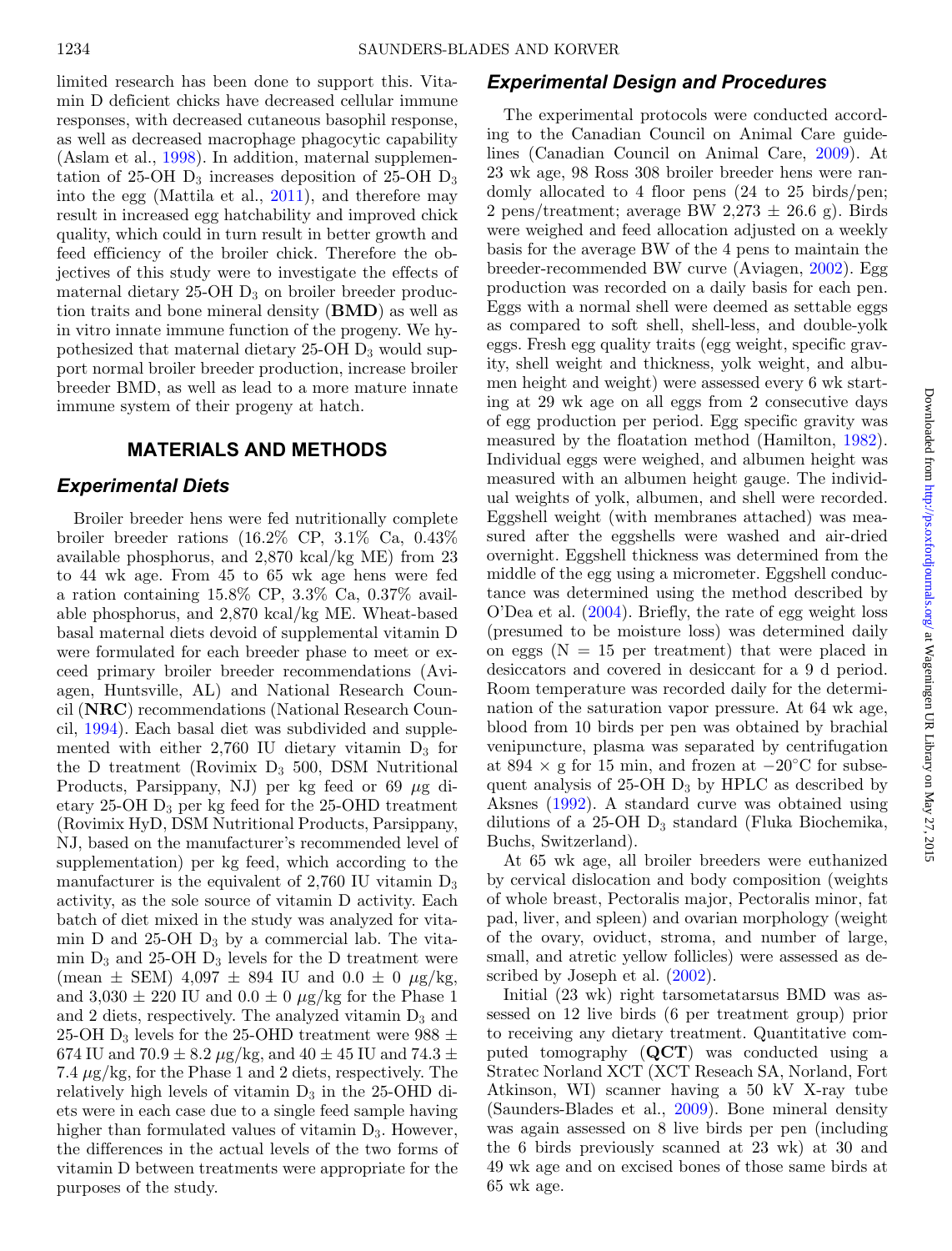From 31 to 33 wk age (Early production), 46 to 48 wk age (Mid production), and 61 to 63 wk age (Late production) hens were artificially inseminated with 50  $\mu$ L pooled semen from approximately 15 Ross 344 roosters. For each age, hens were inseminated 3 times over a 2 wk period (2 consecutive days at the beginning and once 7 d later). Eggs from each of these time periods were collected 2 days after hens were first inseminated, incubated, and hatched. At each breeder age, eggs were collected for 7 d and incubated as a single group; eggs were then collected for 7 d (additional) before being incubated, thus resulting in 2 complement hatches for each broiler breeder age. Eggs were incubated (Jamesway single-stage incubator, Jamesway Incubator, Cambridge, ON, Canada) for 21.5 d (temperature  $= 37.5^{\circ}$ C and relative humidity  $= 85\%$ ). Eggs were weighed and transferred to a hatcher (Jamesway singlestage hatcher, Jamesway Incubator, Cambridge, ON, Canada) at 18 d incubation, and placed in hatch trays divided into 8 sections, which held 18 eggs per section. At hatch, the phase of embryonic mortality (Hamburger and Hamilton, [1951\)](#page-12-13), fertility, hatchability, and chick BW were assessed for each maternal dietary treatment group. Early (0 to 7 d) and late (8 to 18 d) embryonic mortality (Mid embryonic mortality was combined with late embryonic mortality due to low mortality in both phases), late hatch (chicks requiring longer than 21.5 d to hatch), percent internal pip live and dead (**IPL**, and **IPD**, respectively; those chicks that pipped through the shell membrane), and percent external pip live and dead (**EPL** and **EPD**, respectively; those chicks that pipped through the shell) were determined as a percentage of fertile eggs. Eggshell conductance was determined as previously described on a subset of eggs (15 per maternal treatment) collected the day after the final eggs were collected for hatching at each broiler breeder age. After hatch, chicks were separated based on maternal vitamin D treatment and housed in Petersime battery brooders (Petersime Incubator, Gettysburg, OH) for 1 wk posthatch and fed a standard broiler mash ration (23.25% CP, 1.1% Ca, 0.55% aP, 3,134 kcal/kg ME, and 2,500 IU/kg vitamin  $D_3$ ) devoid of any antibiotic supplementation. At 1 and 4 d posthatch, blood was collected from 15 female chicks per maternal treatment per day and plasma 25-OHD was determined by HPLC as described previously.

At 1 and 4 d posthatch, male chicks  $(n = 15$  chicks per maternal treatment) were assessed for in vitro innate immune function. Approximately 1 mL whole blood was collected into heparinized 5 mL vacutainer tubes through decapitation. Forty microliters of whole blood was removed for each of the phagocytosis and bactericidal assays. The remainder of the whole blood was used to assess oxidative burst (**OB**) response.

## *Phagocytosis Assay*

White blood cells were assessed for capability to phagocytose fluorescently-labeled *Escherichia coli*

(*E. coli*) bioparticles as outlined in Millet et al. [\(2007\)](#page-12-14) with some modification for analysis by flow cytometry. Briefly,  $40 \mu L$  whole blood was diluted 1:20 with  $CO_2$ -independent media (Gibco, Invitrogen, Burlington, ON, Canada) supplemented with 100  $\mu$ g/mL penicillin, 100  $\mu$ g/mL streptomycin, and 4 mM L-glutamine. Diluted blood and *E. coli* bioparticles [K-12 strain; Molecular Probes (E-2864), Invitrogen, Burlington, ON, Canada] were mixed together at a white blood cell to *E. coli* particle ratio of 1:100 and allowed to incubate for 15 min at 41◦C. After submerging in an ice bath for 5 min to stop the phagocytosis reaction, samples were centrifuged  $(10,600 \times g)$  for 10 min), each sample was then washed twice with 300  $\mu$ L CO<sub>2</sub>-independent media supplemented with 100  $\mu$ g/mL penicillin and 100  $\mu$ g/mL streptomycin, and centrifuged  $(3,800 \times g \text{ for } 8 \text{ min})$  to remove all nonphagocytosed bacteria. Cells were lysed with 300  $\mu$ L lysing buffer [0.07-M ammonium chloride, 0.01-M sodium bicarbonate, and 1 mL ethylenediaminetetraacaetic acid (**EDTA**), in 500 mL ultrapure water], and centrifuged  $(110 \times g \text{ for } 5 \text{ min})$  to remove red blood cells from the mixture. Cells were then fixed with methanol for 5 min on ice. After centrifuging  $(6.800 \times g$  for 5 min) to remove methanol, samples were then reconstituted in clear wash buffer (0.5-g bovine serum albumin, 1 mL EDTA, and 500 mL Hanks balanced salt solution), and transferred to a sterile tube and stored on ice for subsequent measurement of fluorescence by flow cytometry (Becton-Dickinson FacScan Flowcytometer, Sunnyvale, CA). Cells were separated using forward (cell size) and side (granularity) scatter characteristics. As it was difficult to distinguish between leukocyte subpopulations for this assay, the analysis included the entire white blood cell population after 10,000 cells had been acquired. The percent of cells phagocytosing was assessed as the number of cells that had taken up (or bound) at least one *E. coli* particle (i.e., exhibiting increased fluorescence). Fluorescence of nonphagocytosing cells was determined from a control sample to which no fluorescent bacteria was added. The amount of bacteria taken up by each white blood cell (phagocytic capability) was assessed using the mean fluorescence which was indicative of the amount of *E. coli* particles that were engulfed by an individual cell. An increased fluorescence indicated a greater number of bacteria being engulfed per cell.

## *Oxidative Burst Assay*

Whole blood samples were diluted in 1% bovine serum albumin  $(BSA)$  (1:2 v/v) and separated over a 1.119 density gradient (Sigma-Aldrich, Oakville, ON, Canada) by centrifugation  $(674 \times g)$  for 30 min. After centrifugation, the 1.119 band was collected and cells washed with 1% BSA in phosphate-buffered saline **(PBS)** solution and centrifuged again  $(453 \times g)$ . Cell pellets were then resuspended to 1 mL Hanks balanced salt solution supplemented with BSA and EDTA. Cell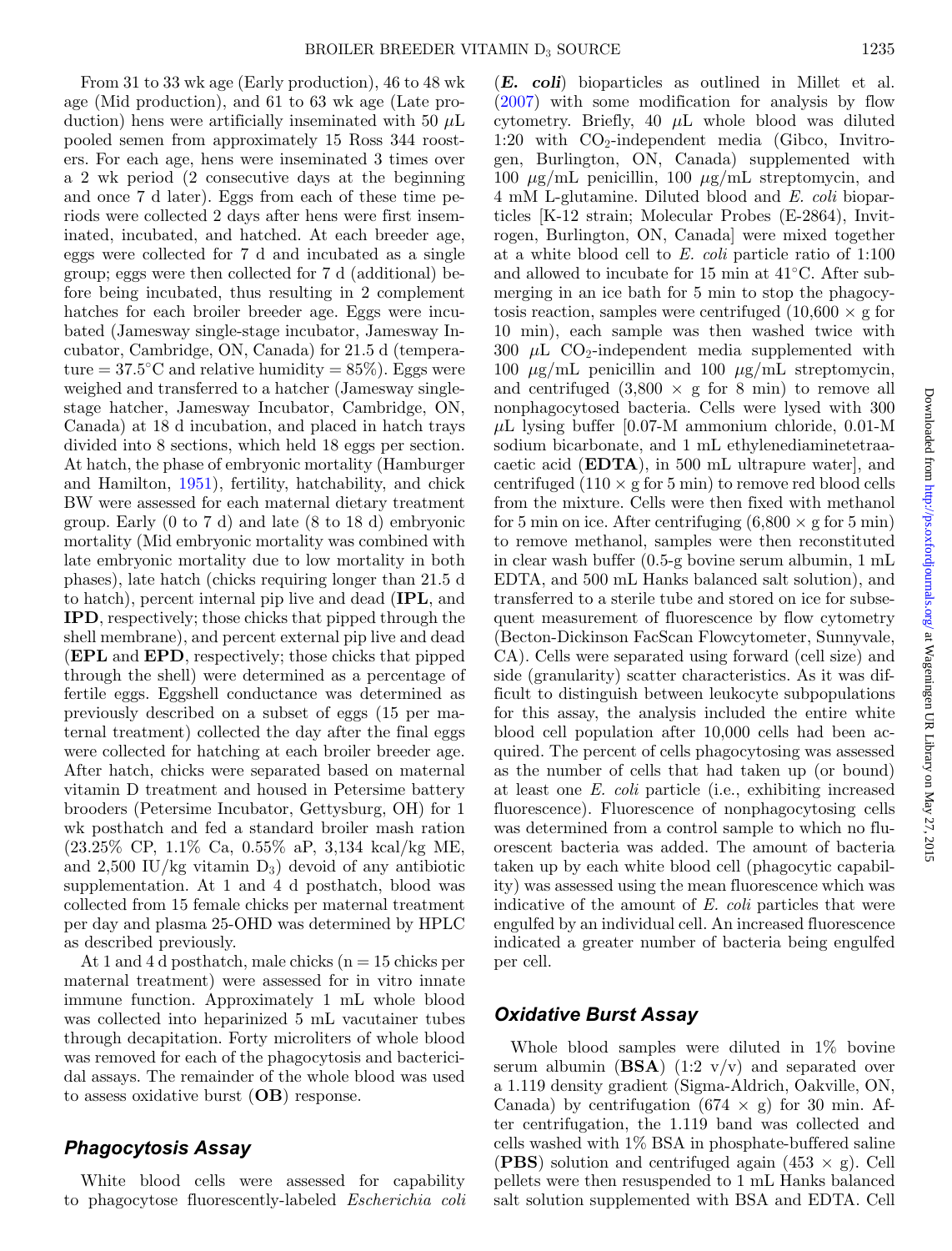viability was determined by trypan blue exclusion assay as described by Holloway et al. [\(2003\)](#page-12-15). Heterophil oxidative burst was measured using a modified version of that given by He et al.  $(2003)$ . Briefly, 10  $\mu$ L 2',7' dichlorodihydrofluorescein diacetate (Sigma-Aldridch, Oakville, ON, Canada) at a concentration of 10  $\mu$ L/mL was added to resuspended white blood cells and incubated at 37 $\rm{^{\circ}C}$  for 5 min. After 5 min, 200  $\rm{\mu}L$  were removed and placed in a FACScan tube, and stored on ice in the dark for subsequent analysis of cell background fluorescence by flow cytometry. Ten microliters phorbol 12-myristate-13-acetate (**PMA**; Biomol, Plymouth Meeting, PA) at a concentration 10  $\mu$ g/mL were then added to each sample and  $200 \mu L$  were removed at 5 min intervals for 20 min, and placed on ice for subsequent analysis of fluorescence by flow cytometry. Heterophils were determined by the separation of white blood cells based on forward (size) and side (granularity) scatter characteristics which allowed for the separation of the leukocyte subpopulations (Holloway et al., [2003\)](#page-12-15). As heterophils are one of the major circulating innate immune cells in the bird (Maxwell and Robertson, [1998\)](#page-12-17), these cells were gated and used for the measurement of the oxidative burst response, after 20,000 cells had been acquired. The extent of the oxidative burst response was measured as a ratio of increase in fluorescence from the nonstimulated background fluorescence of each sample.

## *Bactericidal Assay*

Forty microliters of heparinized blood was assessed for bactericidal capability to *E. coli* as described by Millet et al. [\(2007\)](#page-12-14). It was assumed that the reduction in live *E. coli* was due to killing by the white blood cells.

## *Statistical Analysis*

The experimental unit for the broiler breeder data was the pen, for the hatch data was the egg, for the chick production data was the pen and for the chick immune function data was the individual chick. Breeder BW, egg production and quality, BMD and cross-sectional area, carcass characteristics and ovarian morphology, and progeny BW, growth and production efficiency, plasma 25-OH D3, ex-vivo phagocytosis, and oxidative burst were analyzed as a 1-way analysis of variance (**ANOVA**) with maternal dietary treatment as the main factor using the Mixed Model analysis in SAS (SAS Institute, [1999\)](#page-12-18). The hatch data (percent fertility, percent hatch, percent hatch of fertile eggs, percent early and late mortality, percent late hatch, percent internal and external pips (live and dead), percent dead, and percent culls) and percent *E. coli* killed data was analyzed as a chi-square analysis using SAS (SAS Institute, [1999\)](#page-12-18). Repeated measures analysis of SAS (SAS Institute, [1999\)](#page-12-18) was performed on the plasma

 $25$ -OH  $D_3$  and immune assay results to determine effects of broiler breeder age. Probability of differences was considered significant at  $P < 0.05$ . Means were separated using LSMeans comparisons (SAS Institute, [1999\)](#page-12-18).

## **RESULTS AND DISCUSSION**

## *Broiler Breeder BW, Egg Production, and Quality*

Dietary 25-OHD did not significantly affect breeder hen BW (data not shown). This was expected as broiler breeders were feed-restricted to a specific target BW curve recommended by the Ross 308 breeder management guide to maximize egg production (Aviagen, [2002\)](#page-11-4). Throughout the entire study, the broiler breeders were 7 to 10% below the specific target BW but were fed to maintain the target BW curve and egg production.

Dietary 25-OHD did not affect total settable egg production (185 vs  $186 \pm 3.5$  total eggs per bird from 25 to 64 wk for the D-fed and 25-OHD-fed breeders, respectively). The breeder hens that received dietary 25- OHD reached peak production faster than D hens, with a significantly greater egg production at 28 wk whereas the D hens peaked at approximately 30 wk (data not shown). Although peaking earlier, the 25-OHD birds maintained the same weekly egg production as the D birds throughout the rest of the trial (data not shown). Egg weight, egg specific gravity, percent yolk, and percent egg shell were not different between the 2 treatments at any age (Table [1\)](#page-4-0), possibly due to the small replication in number of pens  $(n = 2 \text{ per treatment}).$ Eggshell thickness at 29 wk age was greater for eggs from the hens on the 25 OHD treatment, but not at any other time. As this effect was not carried forward for the rest of the laying cycle, it therefore would not be expected to impact broiler breeder production traits. Previous research has also shown that at similar levels of supplementation in excess of the requirement for vitamin D, supplementation of either vitamin  $D_3$  or 25- $OH$   $D_3$  results in similar levels of egg production and shell quality traits, in broiler breeders (Atencio et al., [2005\)](#page-11-6) and laying hens (Keshavarz, [2003\)](#page-12-19).

One of the difficulties in interpreting research results in this field regards assumptions made about the relative biopotency of vitamin  $D_3$  and 25-OH  $D_3$ . The manufacturer of the commercially available 25-OH  $D_3$ indicates that 1  $\mu$ g 25-OH D<sub>3</sub> has a potency of 40 IU (DSM Nutritional Products, Parsippany, NJ), which is consistent with the reported potency of  $D_3$ . The potency per unit weight of 25-OH  $D_3$  is greater than  $D_3$ , particularly at lower levels of supplementation (Atencio et al.,  $2005$ ). Vitamin  $D_3$  is involved in Ca metabolism and therefore eggshell formation, but the age-related response to vitamin D source has not been previously reported. McLoughlin and Soares [\(1976\)](#page-12-20) reported no benefit of dietary 25-OH  $D_3$  (600 IU/kg) on eggshell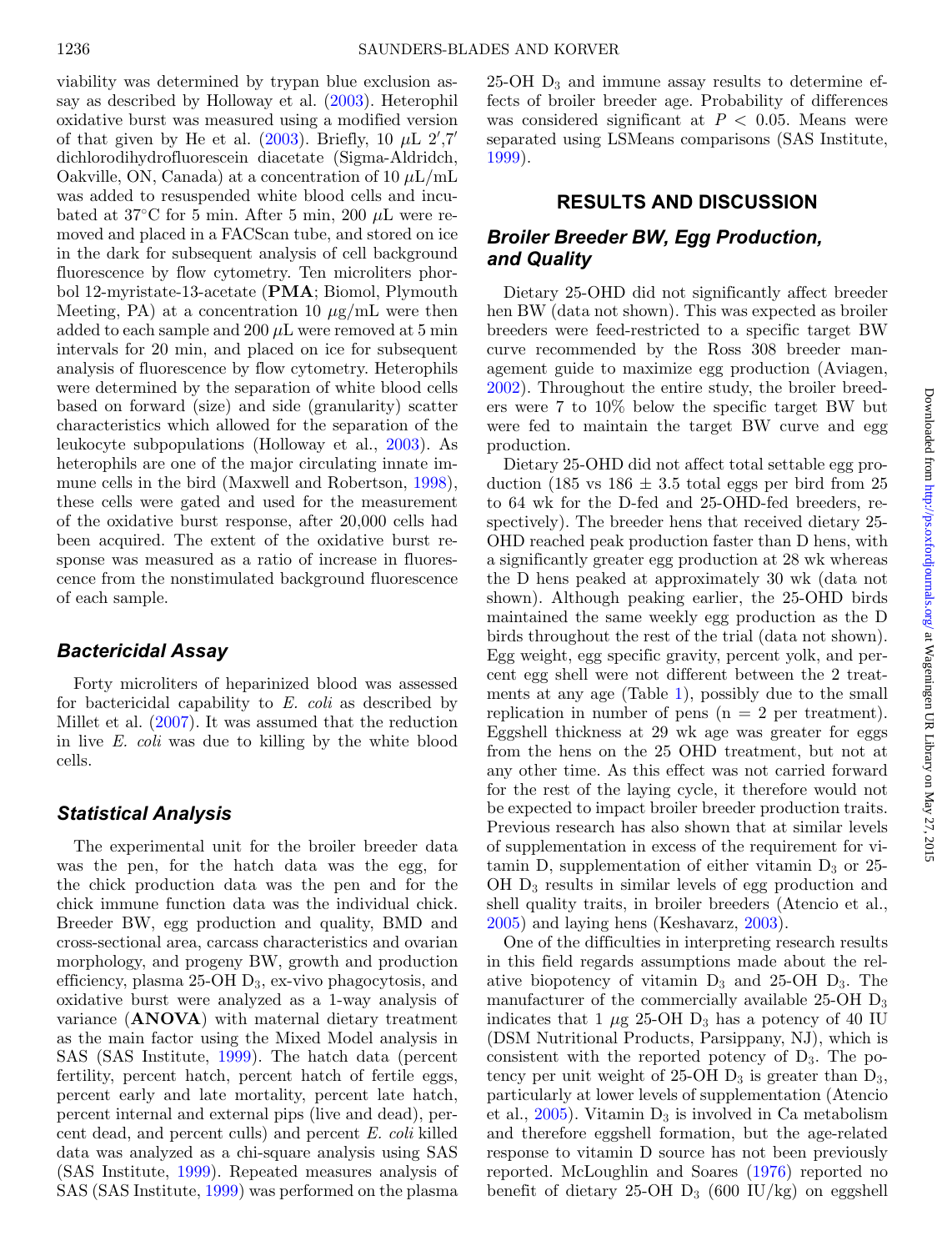#### BROILER BREEDER VITAMIN  $D_3$  SOURCE 1237

<span id="page-4-0"></span>**Table 1.** Effect of dietary vitamin D source on broiler breeder egg quality from 29 to 64 wk age.

| Treatment                       | $_{\rm N}$                 | Egg wt $(g)$ | $\mathbf{S}\mathbf{G}^1$ | Yolk $(\%)^1$ | Albumen $(\%)^1$ | Albumen height <sup>1</sup> (mm) Shell $(\%)^1$ |          | Shell thickness <sup>1</sup> (mm) |
|---------------------------------|----------------------------|--------------|--------------------------|---------------|------------------|-------------------------------------------------|----------|-----------------------------------|
|                                 |                            |              |                          |               |                  | $29\,$ $\mathrm{wk}^2$                          |          |                                   |
| $D^3$                           | $\,2$                      | $53.93\,$    | $1.086\,$                | $27.43\,$     | $60.67\,$        | $8.3\,$                                         | 9.57     | $0.355^{\rm b}$                   |
| $25$ -OHD <sup>4</sup>          | $\,2$                      | $54.07\,$    | 1.087                    | $27.55\,$     | $59.55\,$        | 8.5                                             | $9.76\,$ | $0.384^{\rm a}$                   |
| ${\hbox{\footnotesize\rm SEM}}$ |                            | 0.26         | 0.001                    | 0.29          | 0.47             | 0.07                                            | 0.16     | 0.001                             |
| <b>ANOVA</b>                    | DF                         |              |                          |               |                  | Probabilities                                   |          |                                   |
| Treatment                       | $\mathbf{1}$               | 0.7315       | 0.4192                   | 0.7970        | 0.0962           | 0.2083<br>$36~\mathrm{wk}^2$                    | 0.5166   | 0.0011                            |
| $\mathbf D$                     | $\,2$                      | $59.87\,$    | 1.081                    | $29.58\,$     | $57.17\,$        | 6.67                                            | 8.74     | 0.339                             |
| $25-OHD$                        | $\,2$                      | 60.70        | $1.083\,$                | $29.76\,$     | $56.81\,$        | $7.29\,$                                        | $9.01\,$ | $0.388\,$                         |
| ${\hbox{\rm SEM}}$              |                            | 0.69         | 0.001                    | 0.27          | $0.36\,$         | 0.16                                            | 0.09     | 0.028                             |
| <b>ANOVA</b>                    | DF                         |              |                          |               |                  | Probabilities                                   |          |                                   |
| Treatment                       | $\mathbf{1}$               | 0.4854       | 0.2796                   | 0.6844        | 0.5567           | 0.1082                                          | 0.1921   | 0.3424                            |
|                                 |                            |              |                          |               |                  | $42\ \rm{wk^2}$                                 |          |                                   |
| D                               | $\,2$                      | 63.03        | 1.080                    | 31.00         | 56.17            | 6.67                                            | 8.61     | 0.311                             |
| $25-OHD$                        | $\,2$                      | 63.07        | 1.081                    | $31.14\,$     | $55.33\,$        | $7.11\,$                                        | $8.79\,$ | $0.326\,$                         |
| ${\hbox{\footnotesize\rm SEM}}$ |                            | 0.70         | 0.001                    | 0.21          | $0.31\,$         | 0.12                                            | 0.10     | 0.004                             |
| <b>ANOVA</b>                    | DF                         |              |                          |               |                  | Probabilities                                   |          |                                   |
| Treatment                       | $\mathbf{1}$               | 0.9625       | 0.3348                   | 0.6855        | 0.1914           | $0.1283\,$                                      | 0.3473   | 0.1367                            |
|                                 |                            |              |                          |               |                  | $46~\mathrm{wk}^2$                              |          |                                   |
| D                               | $\sqrt{2}$                 | 62.96        | 1.080                    | 31.67         | 55.56            | 6.37                                            | 8.66     | 0.332                             |
| 25-OHD                          | $\,2$                      | 63.53        | 1.080                    | 31.51         | $55.13\,$        | $6.88\,$                                        | 8.76     | 0.336                             |
| ${\hbox{\rm SEM}}$              |                            | 1.05         | 0.001                    | 0.07          | 0.48             | $0.15\,$                                        | 0.11     | 0.004                             |
| <b>ANOVA</b>                    | $\rm DF$                   |              |                          |               |                  | Probabilities                                   |          |                                   |
| Treatment                       | $\mathbf{1}$               | 0.7372       | 0.7274                   | 0.2690        | 0.5923           | 0.1396                                          | 0.5798   | 0.4798                            |
|                                 |                            |              |                          |               |                  | $52~\mathrm{wk}^2$                              |          |                                   |
| $\mathbf D$                     | $\sqrt{2}$                 | 65.85        | 1.08                     | 32.22         | 59.13            | 6.01                                            | 8.84     | 0.331                             |
| 25-OHD                          | $\,2$                      | 66.46        | $1.08\,$                 | $31.92\,$     | 59.23            | $6.65\,$                                        | 8.70     | 0.319                             |
| <b>SEM</b>                      |                            | 1.10         | 0.001                    | 0.26          | 0.51             | 0.13                                            | 0.21     | 0.005                             |
| <b>ANOVA</b>                    | $\ensuremath{\mathrm{DF}}$ |              |                          |               |                  | Probabilities                                   |          |                                   |
| Treatment                       | $\mathbf{1}$               | 0.7322       | 0.7542                   | 0.4927        | 0.8946           | 0.0696                                          | 0.6918   | 0.2765                            |
|                                 |                            |              |                          |               |                  | $58~\mathrm{wk}^2$                              |          |                                   |
| ${\rm D}$                       | $\,2$                      | 67.42        | $1.079\,$                | $31.99\,$     | $59.58^{\rm a}$  | $5.33^{\rm b}$                                  | $8.51\,$ | 0.347                             |
| 25-OHD                          | $\,2$                      | 69.74        | 1.080                    | 32.43         | $58.64^{\rm b}$  | 6.11 <sup>a</sup>                               | 8.65     | 0.362                             |
| <b>SEM</b>                      |                            | 1.08         | 0.0004                   | 0.30          | $0.15\,$         | 0.11                                            | 0.12     | 0.007                             |
| <b>ANOVA</b>                    | DF                         |              |                          |               |                  | Probabilities                                   |          |                                   |
| Treatment                       | $\mathbf{1}$               | 0.2697       | 0.2727                   | 0.0915        | 0.0494           | 0.0398                                          | 0.4996   | 0.2923                            |
|                                 |                            |              |                          |               |                  | $64~\mathrm{wk}^2$                              |          |                                   |
| $\mathbf D$                     | $\,2$                      | 68.97        | 1.077                    | $31.96\,$     | 59.54            | 5.29                                            | 8.43     | 0.316                             |
| $25-OHD$                        | $\,2$                      | 69.14        | 1.078                    | $32.86\,$     | $58.63\,$        | 6.84                                            | 8.54     | 0.319                             |
| <b>SEM</b>                      |                            | 2.00         | 0.001                    | 0.40          | 0.41             | 0.63                                            | 0.17     | 0.004                             |
| <b>ANOVA</b>                    | DF                         |              |                          |               |                  | Probabilities                                   |          |                                   |
| Treatment                       | $1\,$                      | 0.9576       | 0.7319                   | 0.2542        | 0.2595           | 0.2241                                          | 0.6981   | 0.5441                            |

a–bTreatment means within a column and breeder age with different superscripts are significantly different.

1Specific gravity was measured by the floatation method with a series of saline solutions of increasing specific gravity ranging from 1.060 to 1.010 in increments of 0.002. Shell wt = weight of washed and air-dried egg shell (with membrane). Shell thickness was determined on the eggshell from the middle of the egg using a micrometer. Percent shell, yolk, and albumen were determined as a percentage of the total egg weight. Albumen height was measured using an albumen height gauge.

2Broiler breeder age (wk).

<sup>3</sup>Broiler breeders fed a diet containing 2,760 IU/kg vitamin  $D_3$  as the sole supplemental source of vitamin D activity from 23 to 64 wk age.

<sup>4</sup>Broiler breeders fed a diet containing 69  $\mu$ g/kg 25-OH vitamin D<sub>3</sub> as the sole supplemental source of vitamin D activity from 23 to 64 wk age.

quality of young laying hens; however, in older hens the addition of dietary  $25-OH$   $D_3$  increased eggshell quality over those eggs from hens fed 600 IU/kg dietary vitamin  $D_3$ . In addition, at a broiler breeder age of 58 wk the percent albumen was greatest for the eggs from birds on the D diet. However, the albumen height was greatest for the eggs from hens on the 25- OHD treatment at 52 wk  $(P = 0.07)$  and 58 wk  $(P =$ 0.04; Table [1\)](#page-4-0)[.](#page-5-0) A greater albumen height decreases embryo weight but increases hatchability of the developing embryo in hatching eggs (Hurnik et al., [1978;](#page-12-21) Deeming, [1989;](#page-12-22) Lapao et al., [1999\)](#page-12-23), which could explain the greater percent hatch of fertile eggs for the eggs from breeders fed the 25-OHD in the current study (Table [3\)](#page-6-0). As albumen height decreases with egg storage time (Lapao et al., [1999\)](#page-12-23), the eggs from the hens fed the 25-OHD may therefore be able to withstand longer egg storage time with less effect on embryo viability than eggs from the hens fed  $D_3$ . In a commercial broiler breeder study, our lab found significantly lower embryonic mortality in eggs from breeder hens supplemented with liquid 25-OHD plus dietary vitamin  $D_3$  than in hens fed solely vitamin  $D_3$  (Saunders-Blades and Korver, [2014\)](#page-12-24).

Laying hens have increased levels of plasma  $1,25(OH)_2$  D<sub>3</sub> during shell calcification (Abe et al.,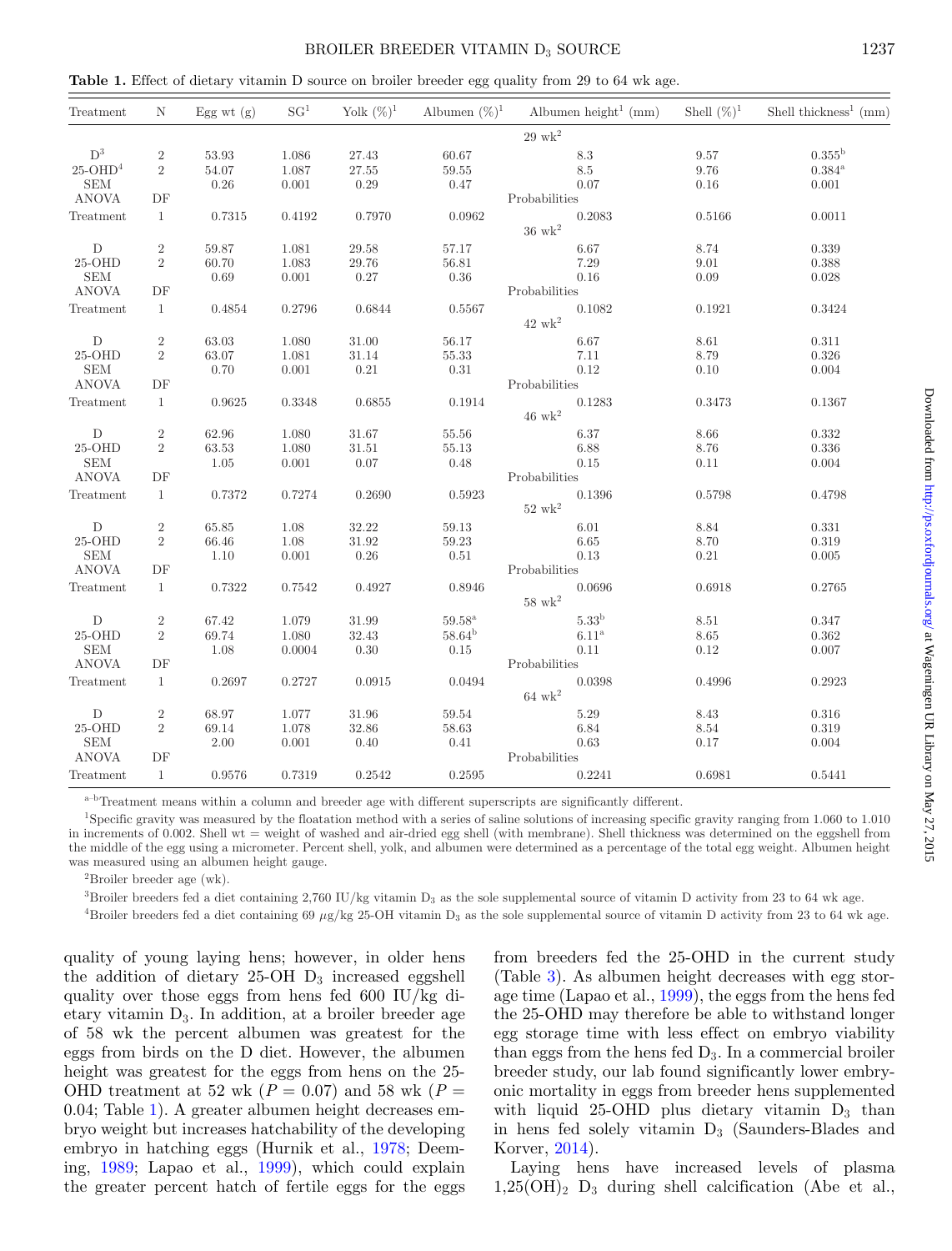#### 1238 SAUNDERS-BLADES AND KORVER

<span id="page-5-0"></span>**Table 2.** Effect of dietary vitamin D source on bone mineralization of broiler breeders from 21 to 65 wk age.

|                           |         | Femur density $(mg/cm^3)$ |                       |                             | Femur cross-sectional area $\text{(mm)}^2$ ) |          |            |  |  |
|---------------------------|---------|---------------------------|-----------------------|-----------------------------|----------------------------------------------|----------|------------|--|--|
|                           | N       | Total <sup>1</sup>        | $\mathrm{Cortical}^2$ | $T_{\rm Table 1}$           | Total                                        | Cortical | Trabecular |  |  |
|                           |         |                           |                       | $21 \text{ wk}^4$           |                                              |          |            |  |  |
| Initial Scan <sup>5</sup> | 12      | 487.68                    | 984.36                | 52.13                       | 39.82                                        | 17.84    | 20.28      |  |  |
| <b>SEM</b>                |         | 12.37                     | 8.52                  | 3.69<br>$32 \text{ wk}^4$   | 1.64                                         | 0.58     | 1.29       |  |  |
| $\mathbf{D}^6$            | $\,8\,$ | 527.68                    | 1,016.82              | 48.27                       | 43.88                                        | 20.93    | 21.08      |  |  |
| $25$ -OHD <sup>7</sup>    | 8       | 527.46                    | 1,008.94              | 47.16                       | 43.63                                        | 20.89    | 20.95      |  |  |
| <b>SEM</b>                |         | 10.50                     | 4.21                  | 2.08                        | 1.08                                         | 0.31     | 0.93       |  |  |
| <b>ANOVA</b>              |         |                           |                       | Probabilities               |                                              |          |            |  |  |
| Treatment                 |         | 0.8301                    | 0.1956                | 0.7097<br>$52 \text{ wk}^4$ | 0.8666                                       | 0.9289   | 0.9215     |  |  |
| $\mathcal{D}$             | $\,8\,$ | 515.11                    | 984.63                | 86.18                       | 44.95                                        | 20.85    | 22.07      |  |  |
| 25-OHD                    | 8       | 514.26                    | 982.29                | 75.16                       | 43.51                                        | 20.51    | 21.41      |  |  |
| <b>SEM</b>                |         | 11.30                     | 7.59                  | 4.19                        | 1.21                                         | 0.31     | 1.02       |  |  |
| <b>ANOVA</b>              |         |                           |                       | Probabilities               |                                              |          |            |  |  |
| Treatment                 |         | 0.9676                    | 0.8287                | 0.0731<br>$65 \text{ wk}^4$ | 0.4045                                       | 0.4391   | 0.6490     |  |  |
| D                         | $\,8\,$ | 555.45                    | 1044.42               | 87.57                       | 44.60                                        | 21.04    | 21.44      |  |  |
| $25-OHD$                  | 8       | 550.36                    | 1035.07               | 88.68                       | 44.07                                        | 20.74    | 20.99      |  |  |
| <b>SEM</b>                |         | 13.11                     | 11.49                 | 6.69                        | 1.20                                         | 0.28     | 1.02       |  |  |
| <b>ANOVA</b>              |         |                           |                       | Probabilities               |                                              |          |            |  |  |
| Treatment                 |         | 0.7819                    | 0.5635                | 0.9066                      | 0.7519                                       | 0.4542   | 0.7525     |  |  |

 ${}^{1}$ Total =For the entire bone.

<sup>2</sup>Cortical = Outer shell of the femur with a density  $>500$  mg/cm<sup>3</sup>.

 $3$ Trabecular = Measurements taken in the inner part of the bone in the trabecular space.

4Broiler breeder age (wk).

<sup>5</sup>Bone scans were conducted prior to start of experimental treatments, therefore no treatment effect.

 $6B$ roiler breeders fed a diet containing 2,760 IU/kg vitamin D<sub>3</sub> as the sole supplemental source of vitamin D activity from 23 to 64 wk age.

<sup>7</sup>Broiler breeders fed a diet containing 69  $\mu$ g/kg 25-OH vitamin D<sub>3</sub> as the sole supplemental source of vitamin D activity from 23 to 64 wk age.

[1979;](#page-11-7) Castillo et al., [1979\)](#page-12-25). In addition, it has been speculated that  $1,25(OH)_2D_3$  is involved in the transport of Ca across the uterine membrane (Bar and Hurwitz, [1973\)](#page-11-8), thereby potentially increasing the amount of Ca available for eggshell deposition. It was hypothesized that dietary  $25$ -OH  $D_3$  would increase eggshell quality as it would reduce the reliance on the liver hydroxylation of vitamin  $D_3$  to 25-OH  $D_3$  and increase the precursor pool of the active hormone. The results of the current study show that feeding 69  $\mu$ g/kg 25- $OH D<sub>3</sub>$  in the feed in place of the equivalent amount of vitamin  $D_3$  supported production of eggs of the same quality.

# *Broiler Breeder Bone Mineral Density, Carcass Characteristics, and Ovarian Morphology*

Live and excised tarsometatarsus BMD were not different between the treatment groups from 32 to 65 wk (Table [2\)](#page-5-0). In the current study, it was hypothesized that the effects of 25-OHD on broiler breeder bone quality would be especially important because they are feed-restricted and do not have the option to consume additional Ca in response to anticipated need for eggshell production as has been observed in the laying hen (Roland et al., [1973\)](#page-12-26). As approximately 2 g Ca goes into an egg (Roland, [1986\)](#page-12-27), breeder hens would

have a greater Ca reserve, due to the greater body size and lower egg production of the breeder hen in comparison with the laying hen. However, Ca demand on the broiler breeder would be much less than that of the laying hen as the egg production of the broiler breeder is only slightly more than half that of a laying hen, in addition to also having a greater Ca reserve with the greater body size.

Dietary vitamin D source did not affect broiler breeder body composition (total percent breast yield, percent pectoralis major and minor, percent fat pad, and liver and spleen weight, with averages between the treatment groups of 16.8%, 13.1%, 3.8%, 2.7%, 1.7 g, and  $3.2$  g, respectively;  $P > 0.05$  or ovarian morphology (ovary, oviduct, and stroma weights (57.1, 63.1, and 9.9 g, respectively;  $P > 0.05$ ), and numbers of large, small and atretic yellow follicles  $(4.4, 13.0, \text{ and } 15.8, \text{)}$ respectively;  $P > 0.05$ ). As both dietary treatments provided adequate levels of vitamin D (Aviagen, [2002\)](#page-11-4), no deficiency signs were expected. Providing dietary 25- OH D3 to broilers has resulted in increased growth and breast muscle yield as compared to broilers fed similar levels of vitamin  $D_3$  (Yarger et al., [1995\)](#page-13-3). The reasons for this increased body weight and breast yield in broilers are still unknown but could be linked to the role vitamin D plays in the immune response. Less immunological stress means the bird can divert more energy and resources to growth. However, this was not the case with these broiler breeders which is likely due to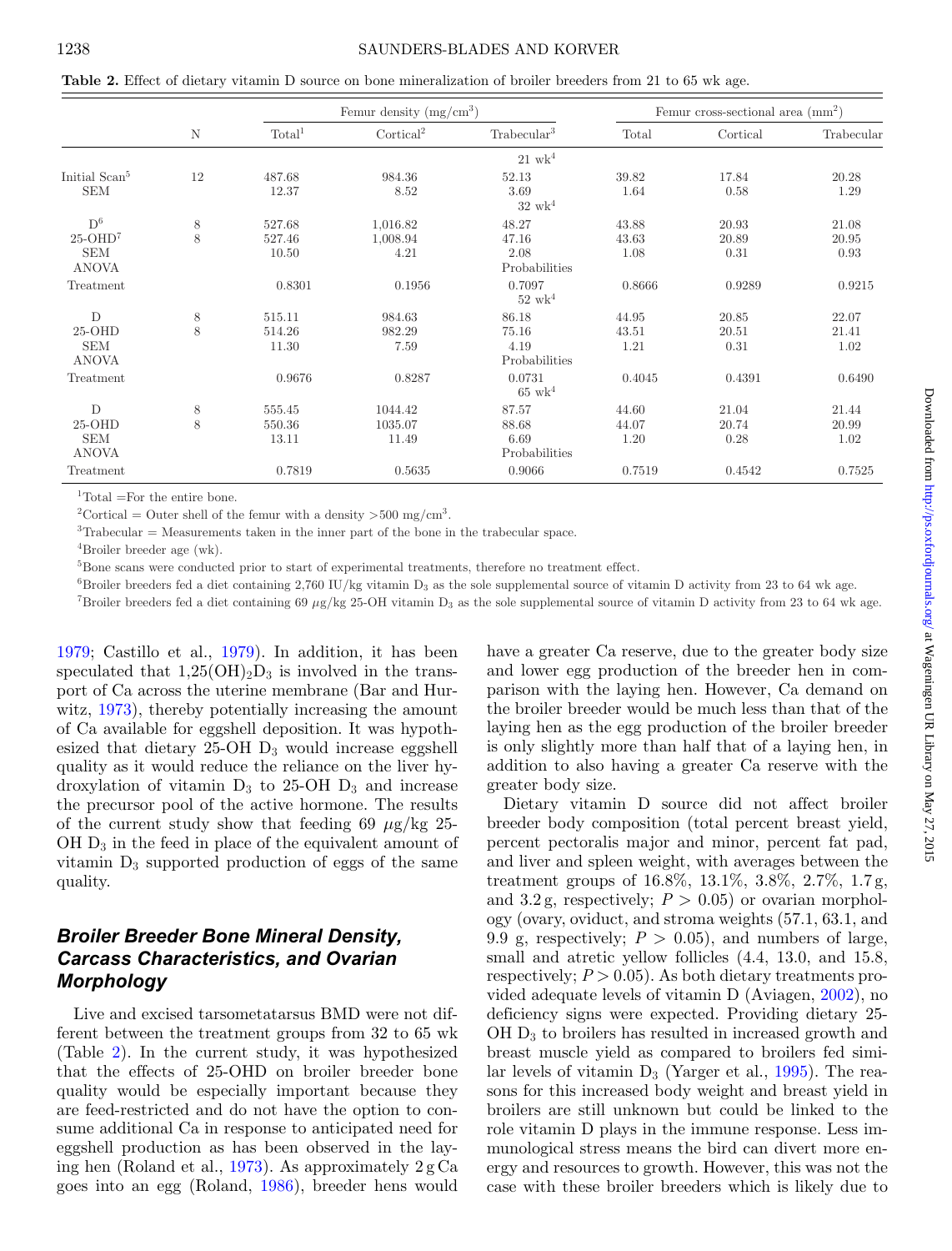| Fertility, Hatchability, Chick BW, and Early<br><b>Chick Performance</b>                                                                                                                                                                                                                              |
|-------------------------------------------------------------------------------------------------------------------------------------------------------------------------------------------------------------------------------------------------------------------------------------------------------|
| At the Early breeder age, hens that received the D<br>diet had greater percent fertility $(91.88 \text{ vs } 85.62\%)$ than<br>the 25-OHD treatment (Table 3). However, there was<br>no difference between the two maternal dietary treat-<br>ments in percent hatch of fertile eggs (76.28 vs 76.97; |
| Table $3$ ) for the D and 25-OHD treatments, respec-<br>tively. This was due to the reduced percent total em-                                                                                                                                                                                         |
| bryonic mortality of the 25-OHD treatment among the                                                                                                                                                                                                                                                   |
| Early hens $(27.41 \text{ vs } 18.43; \text{ Table } 3)$ , for the D and                                                                                                                                                                                                                              |
| 25-OHD treatments, respectively. There were no treat-                                                                                                                                                                                                                                                 |
| ment effect on IPL, IPD, EPL, EPD, culls, and dead                                                                                                                                                                                                                                                    |
| chicks at the Early hatch (Table 3). Although there                                                                                                                                                                                                                                                   |
| were no differences in egg set or transfer weights or                                                                                                                                                                                                                                                 |
| eggshell conductance, chick BW at hatch was signifi-                                                                                                                                                                                                                                                  |
| cantly greater for the chicks from broiler breeders fed                                                                                                                                                                                                                                               |
| 25-OHD at the Early age $(37.54 \text{ vs } 38.17; \text{ Table } 4)$ ,                                                                                                                                                                                                                               |
| for the D and 25-OHD treatments, respectively. At the                                                                                                                                                                                                                                                 |
| Mid breeder age, there were no treatment effects on any                                                                                                                                                                                                                                               |
| of the hatch variables (fertility, hatchability, embryonic                                                                                                                                                                                                                                            |
| mortality, and late hatch; Table 3) or chick BW (Table                                                                                                                                                                                                                                                |
| 4). At the Late breeder age, there was a difference in                                                                                                                                                                                                                                                |
| percent hatch of total eggs and percent hatch of fertile                                                                                                                                                                                                                                              |
| eggs (78.38 vs 84.62 and 86.23 vs 91.07; Table 3) for                                                                                                                                                                                                                                                 |
| the D and 25-OHD treatments, respectively. However,                                                                                                                                                                                                                                                   |
| there were no significant differences between the treat-                                                                                                                                                                                                                                              |
| ments in embryo mortality, late hatches, internal and                                                                                                                                                                                                                                                 |
| external pips, as well as culls and dead chicks at the                                                                                                                                                                                                                                                |

the fact that they are feed-restricted whereas broilers are full-fed.

# *Fertility, Hatchability, Chick BW, and Early Chick Performance*

In the current study, both treatments provided well above the NRC-recommended level of vitamin D activity of 300 IU/kg (National Research Council, [1994\)](#page-12-8) for egg-laying hens. In contrast to the current study, maternal supplementation of 3.125  $\mu$ g/kg (125 IU) 25-OH D3 reduced late embryonic mortality as compared to 3.125  $\mu$ g/kg (125 IU) vitamin D<sub>3</sub> (Atencio et al., [2005\)](#page-11-6). However, the greater embryonic mortality can be explained by the deficient vitamin D activity (125 IU/kg) provided to the vitamin  $D_3$ -fed hens (Atencio et al.,  $2005$ ). The molecule 25-OH  $D_3$  has a greater biopotency than vitamin  $D_3$  (Fritts and Waldroup, [2003;](#page-12-31) Atencio et al., [2005\)](#page-11-6), so although providing the same amount in terms of micrograms, 25-OH D3 would provide a greater amount of vitamin D activity, which may have been sufficient to support normal embryonic development. This is further supported by the fact that when the dose of  $25$ -OH  $D_3$  and vitamin D was increased to

Late hatch (Table [3\)](#page-6-0). In addition, there were no treatment effects on set and transfer egg weight, percent egg weight loss from set to transfer, eggshell conductance, as well as chick BW at the Late hatch (Table [4\)](#page-7-0).

Embryonic mortality and chick deformation increase when hatching eggs are deficient in vitamin D (Sunde et al., [1978;](#page-12-28) Stevens et al., [1984a;](#page-12-29) Elaroussi et al., [1993\)](#page-12-30).

| Featment            |    | Fertility $(\%)^1$ | Hatch (% of total eggs) <sup>1</sup>                                                                                     | Hatch (% of fert. eggs) $^1$ | Early mortality $(%)1$ | Late mortality $(\%)^1$                    | Total mortality (%) | IPL $(\%)^1$ | IPD $(\%)^1$ | EPL $(\%)^1$ | EPD $(%)1$ | Dead $(\%)$ <sup>1</sup> | Cull $(\%)^1$ |
|---------------------|----|--------------------|--------------------------------------------------------------------------------------------------------------------------|------------------------------|------------------------|--------------------------------------------|---------------------|--------------|--------------|--------------|------------|--------------------------|---------------|
|                     |    |                    |                                                                                                                          |                              |                        | Early (31 to 33 $\text{wk}$ ) <sup>2</sup> |                     |              |              |              |            |                          |               |
| ငိ                  |    | $91.88^{a}$        | 70.64                                                                                                                    | 76.28                        | 4.49                   | 22.91                                      | $27.41^{\rm a}$     | 1.18         | 0.45         | 0.99         | 0          |                          | $0.01\,$      |
| $25-0H\mathrm{D}^4$ | 47 | 85.62 <sup>b</sup> | 65.90                                                                                                                    | 76.97                        | 6.61                   | 11.82                                      | $18.43^{b}$         | 0.79         | 0.79         | 0.41         | $\circ$    | ∊                        | 0.21          |
| Chi square          | È  |                    |                                                                                                                          |                              |                        | Probabilities                              |                     |              |              |              |            |                          |               |
| Treatment           |    | 0.0110             | 0.1635                                                                                                                   | 0.9874                       | 0.2698                 | 0.1545                                     | 0.0024              | 0.8634       | 0.2188       | 0.4981       | I          | Ï                        | 0.9795        |
|                     |    |                    |                                                                                                                          |                              |                        | Mid (46 to 48 wk) <sup>2</sup>             |                     |              |              |              |            |                          |               |
|                     | 24 | 92.04              | 85.60                                                                                                                    | 92.84                        | 3.33                   | 1.64                                       | 197                 |              | 0.49         | 0.01         | 0.01       | 0.21                     | 0.01          |
| 25-OHD              | B  | 94.24              | 82.02                                                                                                                    | 87.18                        | 4.31                   | 2.74                                       | 7.04                |              | 0.01         | 0.88         | 0.20       | 0.01                     | 0.76          |
| Chi square          | È  |                    |                                                                                                                          |                              |                        | Probabilities                              |                     |              |              |              |            |                          |               |
| Treatment           |    | 0.3020             | 0.3814                                                                                                                   | 0.0649                       | 0.3248                 | 0.2275                                     | 0.1200              | I            | 0.9803       | 0.9806       | 0.9680     | 0.9803                   | 0.9806        |
|                     |    |                    |                                                                                                                          |                              |                        | Late (61 to 63 wk) <sup>2</sup>            |                     |              |              |              |            |                          |               |
|                     | 26 | 91.09              | $78.38^{b}$                                                                                                              | 86.23 <sup>b</sup>           | 5.05                   | 4.31                                       | 9.35                |              | 0.27         | 0.87         | 0.88       | 0.56                     | 0.25          |
| 25-OHD              | 25 | 92.56              | $84.62^{\rm a}$                                                                                                          | $91.07^{a}$                  | 3.47                   | 3.24                                       | 6.72                |              | 0.01         | 1.37         | 0.01       | 0.01                     | 0.55          |
| Chi square          | È  |                    |                                                                                                                          |                              |                        | Probabilities                              |                     |              |              |              |            |                          |               |
| Treatment           |    | 0.3503             | 0.0217                                                                                                                   | 0.0291                       | 0.4200                 | 0.2430                                     | 0.2226              | I            | 0.9724       | 0.9500       | 0.9832     | 0.9724                   | 0.5425        |
|                     |    |                    | <sup>a-b</sup> Treatment means within same column with different superscripts are significantly different ( $P < 0.05$ ) |                              |                        |                                            |                     |              |              |              |            |                          |               |

**Table 3.** Effect of maternal vitamin D source on hatchability and fertility from 30 to 32, 47 to 49, and 61 to 63-week-old broiler breeders.

<span id="page-6-0"></span>**Table 3.** Effect of maternal vitamin  $D$  source on hatchability and fertility from 30 to 32,

47 to 49, and 61 to 63-week-old broiler breeders.

vesor definition of the searching longer than 21.5 days batch; percent IPL = percent internal pip of live fertile egg (chick pips through only members and is alive); percent IPD = percent internal pip of live fertile egg ( = percent of chicks that hatched from all fertile  $\lvert \rvert$ Percent fertility = percent of set eggs that were fertile; percent hatch = percent of chicks that hatched from all set eggs; percent hatch (fert. eggs) = percent of chicks that hatched from all fertile eggs; percent Early mortality = percent of embryonic mortality fertile eggs from 0 to 7 d; percent Late mortality = percent of embryonic mortality fertile eggs from 8 to 18 d; percent Late hatch = percent of chicks from fertile eggs taking longer than 21.5 days to hatch; percent IPL = percent internal pip of live fertile eggs (chick pips through only membrane and is alive); percent IPD = percent internal pip dead of fertile eggs (chick pips through only membrane and is dead); percent EPL = percent external pip of live fertile eggs (chick pips through shell and is alive); percent EPD = percent eggs; percent Early mortality = percent of embryonic mortality fertile eggs from 0 to 7 d; percent Late mortality = percent of embryonic mortality fertile eggs from 8 to 18 d; percent Late hatch external pip dead of fertile eggs (chick pips through shell and is dead); percent dead = percent dead chicks at hatch of fertile eggs; and percent cull = percent chicks culled at hatch of fertile eggs.  ${}^{1}$ Percent fertility = percent of set eggs that were fertile; percent hatch = percent of chicks that hatched from all set eggs; percent hatch (fert. eggs)  ${}^{2}$ Broiler breeder age (wk). 2Broiler breeder age (wk).

Broiler breeders fed a diet containing 69  $\mu$ g/kg 25-OH vitamin D<sub>3</sub> as the sole supplemental source of vitamin D activity from 23 to 64 wk age. <sup>4</sup>Broiler breeders fed a diet containing 69  $\mu$ g/kg 25-OH vitamin D<sub>3</sub> as the sole supplemental source of vitamin D activity from 23 to 64 wk age. Broiler breeders fed a diet containing 2,760 IU/kg vitamin D<sub>3</sub> as the sole supplemental source of vitamin D activity from 23 to 64 wk age. <sup>3</sup>Broiler breeders fed a diet containing 2,760 IU/kg vitamin D<sub>3</sub> as the sole supplemental source of vitamin D activity from 23 to 64 wk age.

BROILER BREEDER VITAMIN  $D_3$  SOURCE 1239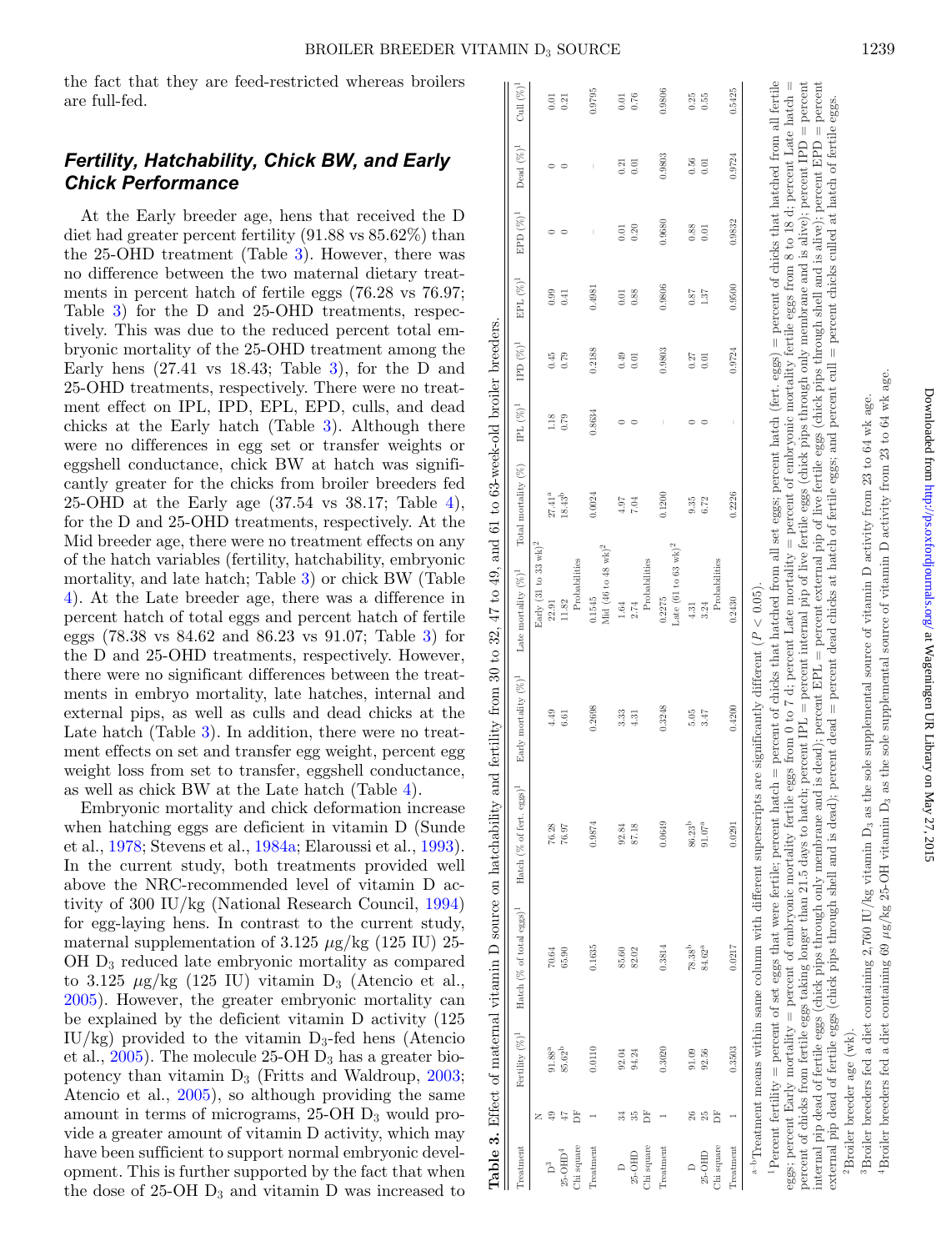<span id="page-7-0"></span>**Table 4.** Effect of maternal vitamin D source on set, transfer, and weight loss of hatching eggs during incubation and chick hatch BW.

| Treatment                                                              | Set egg weight <sup>1</sup> (g) | Transfer egg weight <sup>1</sup> (g) | Weight loss $(\%)^1$                             | Eggshell conductance <sup>1</sup><br>$(mg H_2O/d/mm Hg)$ | Chick BW $(g)$                              |
|------------------------------------------------------------------------|---------------------------------|--------------------------------------|--------------------------------------------------|----------------------------------------------------------|---------------------------------------------|
|                                                                        |                                 |                                      | Early $(31 \text{ to } 33 \text{ wk})^2$         |                                                          |                                             |
| $\mathbb{D}^3$<br>$25$ -OHD <sup>4</sup><br><b>SEM</b><br><b>ANOVA</b> | 54.41<br>54.53<br>0.186         | 47.87<br>48.24<br>0.183              | 12.25<br>12.94<br>0.406<br>Probabilities         | 10.64<br>10.34<br>0.201                                  | $37.54^{\rm b}$<br>$38.17^{\rm a}$<br>0.198 |
| Treatment                                                              | 0.6544                          | 0.1575                               | 0.2360<br>Mid $(46 \text{ to } 48 \text{ wk})^2$ | 0.2873                                                   | 0.0293                                      |
| D<br>$25-OHD$<br><b>SEM</b><br><b>ANOVA</b>                            | 63.69<br>64.39<br>0.283         | 56.39<br>57.00<br>0.296              | 11.74<br>11.61<br>0.184<br>Probabilities         | 14.64<br>14.63<br>0.449                                  | 44.10<br>44.21<br>0.266                     |
| Treatment                                                              | 0.0863                          | 0.1520                               | 0.6177<br>Late (61 to 63 wk) <sup>2</sup>        | 0.9863                                                   | 0.7416                                      |
| $\mathbf{D}$<br>$25-OHD$<br><b>SEM</b><br>ANOVA                        | 67.66<br>68.26<br>0.348         | 58.90<br>59.41<br>0.328              | 13.14<br>13.13<br>0.19<br>Probabilities          | 13.81<br>13.87<br>0.717                                  | 46.17<br>46.05<br>0.335                     |
| Treatment                                                              | 0.2385                          | 0.2796                               | 0.9598                                           | 0.8896                                                   | 0.7955                                      |

<sup>a–b</sup>Treatment means within same column with different superscripts are significantly different  $(P < 0.05)$ .

Set egg weight = weight of egg when first put in incubator; transfer egg weight = weight of egg after 18 d incubation; percent weight loss = percent of weight loss of the egg from 0 to 18 d incubation; and eggshell conductance = rate of water loss from egg when stored for 7 d covered with desiccant.

2Broiler breeder age (wk).

<sup>3</sup>Broiler breeders fed a diet containing 2,760 IU/kg vitamin D<sub>3</sub> as the sole supplemental source of vitamin D activity from 23 to 64 wk age.

<sup>4</sup>Broiler breeders fed a diet containing 69  $\mu$ g/kg 25-OH vitamin D<sub>3</sub> as the sole supplemental source of vitamin D activity from 23 to 64 wk age.

 $12.5 \mu$ g/kg (500 IU/kg) there was no difference in embryonic mortality between the forms of dietary vitamin D supplementation (Atencio et al., [2005\)](#page-11-6). The addition of 1,100 IU/kg 25-OH  $D_3$  to a diet already containing  $2,200$  IU/kg vitamin  $D_3$  increased hatchability from 19.7 to 37.5% relative to turkey hens not supplemented with additional 25-OH  $D_3$  (Manley et al., [1978\)](#page-12-2). That study did not report at what stage of embryo development the losses occurred or a reason for the already low hatchability. In a previous study in our lab, water supplementation with 34.5  $\mu$ g 25-OH D<sub>3</sub> per liter of broiler breeders fed a diet containing  $3,000$  IU/kg  $D_3$  reduced early embryonic mortality to 4.37 from 6.22% compared to hens not provided with supplemental 25-OH D3 (Saunders-Blades and Korver, [2014\)](#page-12-24). Thus, there appears to be some protective effect of  $25$ -OH  $D_3$  during early embryonic development.

## *Breeder and Chick Plasma 25-OH D3 and Early Chick Growth*

Breeder plasma 25-OH D3 levels at 64 wk age was significantly greater for the 25-OHD hens  $(60.54 \pm 10^{-10})$ 5.72 ng/mL) than the D hens  $(38.44 \pm 3.60 \text{ ng/mL};$  $P = 0.0030$ ; SE = 5.03). Previous research has shown adding dietary 25-OH  $D_3$  on top of 1,100 IU/kg  $D_3$  was also effective at increasing plasma  $25$ -OH  $D_3$  in broilers (Mitchell et al., [1997\)](#page-12-32). Vitamin  $D_3$  level in the maternal diet is positively correlated with the vitamin  $D_3$  and  $25$ -OH  $D_3$  content within the egg yolk (Mattila et al.,

[1999\)](#page-12-0). Therefore, with the increased amount of plasma  $25$ -OH  $D_3$  of the broiler breeders on the 25-OHD treatment, it is probable that more 25-OH D3 would get passed into the egg yolk.

There was a significant interaction effect of breeder hen age and dietary treatment on progeny plasma 25- OH  $D_3$  levels at 1 d posthatch ( $P = 0.0018$ ; Table [5\)](#page-8-0). Chicks from Mid hens had a significantly greater plasma  $25$ -OH  $D_3$  than those from the Early hatch for both maternal treatments. For the D treatment the chicks from the Mid hens also had greater plasma  $25$ -OH  $D_3$ than chicks from the Late hens, while there was no difference for the 25-OHD treatment. At 4 d posthatch, plasma  $25$ -OH  $D_3$  levels were greater in chicks from the D maternal treatment for the Early and Mid hens  $(P = 0.01$  and 0.03, respectively; Table [5\)](#page-8-0). Chicks from the Late hatch had the greatest plasma  $25$ -OH  $D_3$  level at 4 d posthatch compared to the other breeder ages  $(P < 0.0001)$ .

These results indicate that the maternal effect on broiler plasma  $25$ -OH  $D_3$  is transient. The reason that plasma 25-OH D3 would be greater for the D than the 25-OHD maternal treatment, in 4 day-old chicks from Early and Mid hens, is not known. Chick plasma 25-OH D3 levels decreased from 1 to 4 d age for the broilers from Early and Mid, but not Late hens. Decreases in plasma 25-OH D3 levels have previously been observed to occur in the chick after 1 d age when chicks received only dietary vitamin  $D_3$  for the first 10 d posthatch (Saunders-Blades and Korver, [2014\)](#page-12-24). The yolk sac is intensively absorbed during the first 5 d posthatch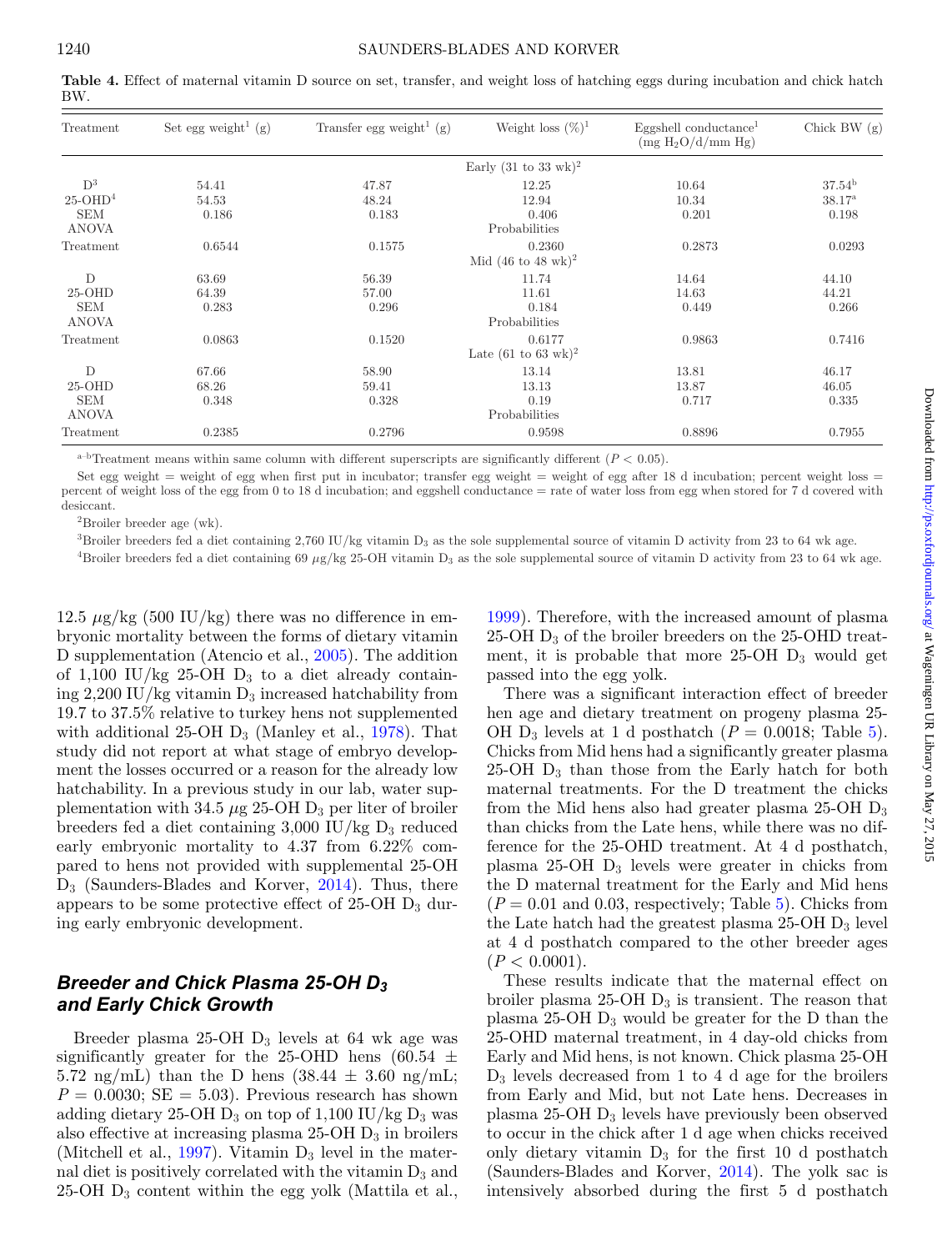<span id="page-8-0"></span>**Table 5.** Effect of maternal vitamin D source on broiler plasma 25-OH-D3 at 1 and 4 d posthatch from broiler breeders at 31 to 33, 46 to 48, and 61 to 63 wk of age.

|                    |                               | Plasma $25$ -OH-D <sub>3</sub> (ng/mL)   |                      |
|--------------------|-------------------------------|------------------------------------------|----------------------|
| Maternal treatment |                               | 1 <sub>d</sub>                           | 4 d                  |
|                    |                               | Early $(31 \text{ to } 33 \text{ wk})^1$ |                      |
|                    | $\mathcal{D}^2$               | $15.95(21)^4$                            | $12.91^{\rm a}$ (27) |
|                    | $25\text{-}$ OHD <sup>3</sup> | 16.10(18)                                | $10.38^b$ (28)       |
| <b>SEM</b>         |                               | 0.86                                     | 0.67                 |
| ANOVA <sup>5</sup> |                               | Probabilities                            |                      |
| Treatment          |                               | 0.9011                                   | 0.0100               |
|                    |                               | Mid $(46 \text{ to } 48 \text{ wk})^1$   |                      |
|                    | D                             | 38.74 (20)                               | $12.36^{\rm a}$ (25) |
|                    | $25$ -OHD                     | 27.33 (13)                               | $7.98b$ (27)         |
| <b>SEM</b>         |                               | 4.31                                     | 1.41                 |
| <b>ANOVA</b>       |                               | Probabilities                            |                      |
| Treatment          |                               | 0.0564                                   | 0.0272               |
|                    |                               | Late $(61 \text{ to } 63 \text{ wk})^1$  |                      |
|                    | D                             | $25.94^b$ (26)                           | 55.38 (28)           |
|                    | $25$ -OHD                     | $36.40^{\rm a}$ (27)                     | 50.72(29)            |
| <b>SEM</b>         |                               | 3.40                                     | 4.00                 |
| <b>ANOVA</b>       |                               | Probabilities                            |                      |
| Treatment          |                               | 0.0345                                   | 0.7129               |

a–bMeans within the same column and maternal age with different superscripts are significantly different  $(P < 0.05)$ .

1Broiler breeder age (wk).

2Chicks from broiler breeders fed a diet containing 2,760 IU/kg vitamin  $D_3$  as the sole supplemental source of vitamin  $D$  activity from 23 to 64 wk age.

<sup>3</sup>Chicks from broiler breeders fed a diet containing 69  $\mu$ g/kg 25-OH vitamin  $D_3$  as the sole supplemental source of vitamin  $D$  activity from 23 to 64 wk age.

4Treatment mean followed by N in parentheses.

5ANOVA for repeated measures with breeder hen age; for 1 d: age *P*-value (SE) =  $0.0018(2.59)$ ; age×treatment *P* =  $0.0018(4.11)$ . For 4 d: age  $P = \langle 0.0001(3.99)$ ; age×treatment  $P = 0.9322$  (5.73).

(Jamroz et al., [2004\)](#page-12-33) suggesting that stored 25-OH  $D_3$ (either tissue or yolk sac) may be readily available to the fast-growing chick and may indicate a delay in the maturation of the mechanisms for liver  $25$ -OH  $D_3$  production from dietary vitamin  $D_3$ . Chicks from older hens have larger yolk sacs and more yolk fat (where the vitamin D and metabolites would be found) at hatch (Yadgary et al., [2010\)](#page-13-4), so this may represent a greater reserve of 25-OH  $D_3$  at hatch. Kidney 1 $\alpha$ -hydroxylase activity peaked at 8 to 12 d posthatch in the progeny of poults from turkey hens consuming 2,700 IU/kg vitamin  $D_3$  (Stevens et al., [1984b\)](#page-12-34). This shows that chicks from hens consuming adequate vitamin  $D_3$  may become deficient in vitamin  $D_3$  8 d after hatch, perhaps after yolk stores of 25-OHD have been used up. The reason the opposite effect was found in the Late chicks is unknown. The yolk sac storage of  $25$ -OH  $D_3$  may be greater in these chicks as they are larger chicks (Table [4\)](#page-7-0) and therefore the decrease in plasma 25-OH  $D_3$  is delayed until after the yolk sac is absorbed.

There were no significant effects of maternal dietary vitamin  $D_3$  source on chick growth (7 d average BW of  $115.4 \pm 2.77$ ,  $142.5 \pm 4.63$ , and  $184.3 \pm 3.33$  g for the Early, Mid, and Late hatches, respectively;  $P > 0.05$ ) and feed efficiency to 7 d (0 to 7 d average feed efficiency of  $1.17 \pm 0.05$ ,  $1.18 \pm 0.02$ , and  $0.85 \pm 0.05$  for the Early, Mid and Late hatches, respectively;  $P > 0.05$ )

for any of the maternal broiler breeder ages. This is in agreement with other work in our lab (Saunders-Blades and Korver, [2014\)](#page-12-24) that found no difference in 7 d BW, gain, and feed efficiency of chicks from broiler breeders fed 34.5  $\mu$ g 25-OH D<sub>3</sub> per liter water given in addition to 3,000 IU/kg dietary vitamin  $D_3$ . Previous studies have shown direct feeding of  $25$ -OH  $D_3$  to increase BW (Yarger et al., [1995;](#page-13-3) Mitchell et al., [1997;](#page-12-32) Aburto et al., [1998\)](#page-11-9), improve feed efficiency, and to increase breast muscle yield in broilers (Yarger et al., [1995\)](#page-13-3) in comparison with vitamin D3. Although dietary 25-OH D3 has a positive effect on plasma  $25$ -OH  $D_3$  of the bird to which it is being fed (Yarger et al., [1995\)](#page-13-3), the effect of maternal  $25$ -OH  $D_3$  supplementation on subsequent broiler performance has not been reported. It appears that  $25$ -OH  $D_3$  is most beneficial to performance of the broiler chick when fed directly to them.

#### *Early Chick Innate Immune Function*

There was no effect of maternal vitamin D source on the percentage of phagocytosing leukocytes (percent phagocytosis) as well as no difference in the number of *E. coli* engulfed per cell (phagocytic capability) at either 1 or 4 d posthatch, for the Early or Mid breeder ages (Table [6\)](#page-9-0). However, the maternal breeder age had a significant effect on phagocytic function of the progeny. The percent phagocytosing cells was greatest for chicks from the Mid hatch at both 1 d  $(P < 0.0001)$  and 4 d  $(P = 0.0003)$  posthatch as compared the Early and Late hatches (Table [6\)](#page-9-0). In addition, at 1 d posthatch, percent phagocytosis was lowest in chicks from the Early hens, while at 4 d posthatch there was no difference between the Early and Late hatches.

At 1 d posthatch, there was an interaction effect of hen age and dietary treatment on phagocytic capacity as cells from chicks hatched from the Late age had a lower phagocytic capability than those from the Mid hatch; however, phagocytic capability from chicks on the D treatment was lower than the 25-OHD chicks at this age  $(P = 0.0152$ ; Table [6\)](#page-9-0). At 4 d posthatch phagocytic capability was greatest for the chicks from the Mid hatch and lowest for the chicks from the Early hatch  $(P = 0.0001;$  Table [6\)](#page-9-0).

Previous studies have shown that when chicks were deficient in vitamin D, in vitro phagocytic potential of macrophages to sheep red blood cells was reduced (Aslam et al., [1998\)](#page-11-2). Vitamin D-deficient mice have reduced macrophage phagocytic capability to yeast (Bar-Shavit et al.,  $1981$ ). Although reporting a  $10\%$  difference between vitamin  $D$  and  $25-OH D_3$  treatments, Chou et al. [\(2009\)](#page-12-35) found no significant difference in percent phagocytosis when feeding vitamin D and 25- OH D3 levels similar to those used in the current study. The results of the current study indicate that maternal dietary 25-OH D3 supports chick phagocytic immune function at least to the same extent, and in some cases to a greater extent than vitamin D when fed at levels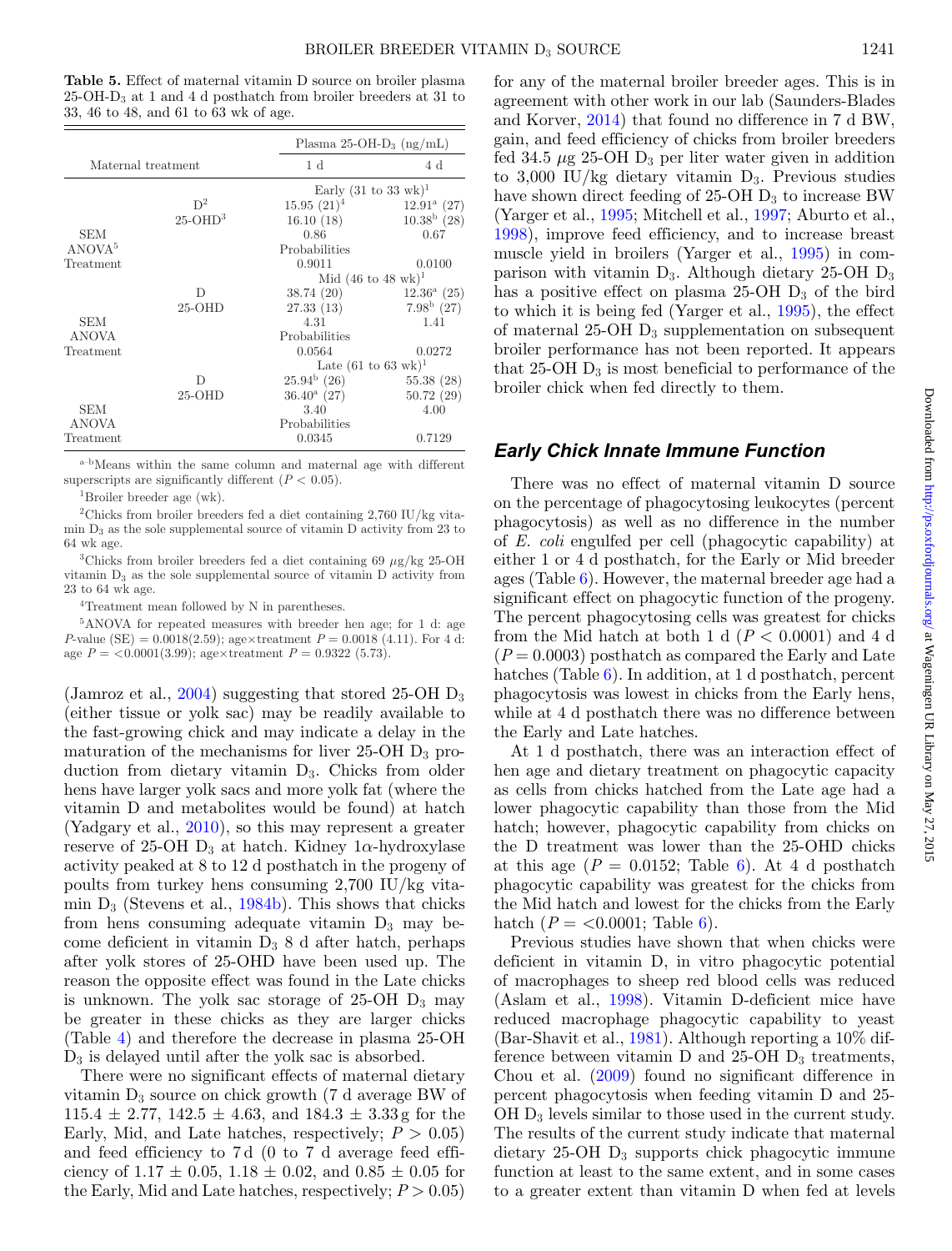<span id="page-9-0"></span>

|                                                                             |  |  |  |  | Table 6. Effect of maternal dietary vitamin D source on in vitro innate immune cell phagocytosis of E. coli at 1 and 4 d |  |  |  |
|-----------------------------------------------------------------------------|--|--|--|--|--------------------------------------------------------------------------------------------------------------------------|--|--|--|
| posthatch from broiler breeders at 31 to 33, 46 to 48, and 61 to 63 wk age. |  |  |  |  |                                                                                                                          |  |  |  |

|                    |                        | Cells phagocytosing $(\%)^1$ |               | Phagocytic capability (mean fluorescence) <sup>2</sup> |              |
|--------------------|------------------------|------------------------------|---------------|--------------------------------------------------------|--------------|
| Maternal treatment |                        | 1 <sub>d</sub>               | 4 d           | 1 <sub>d</sub>                                         | 4 d          |
|                    |                        |                              |               | Early $(31 \text{ to } 33 \text{ wk})^3$               |              |
|                    | $\mathcal{D}^4$        | $35.89(19)^6$                | 49.92(22)     | 1,380.65(19)                                           | 1,365.15(22) |
|                    | $25$ -OHD <sup>5</sup> | 32.59(19)                    | 44.43(21)     | 1,441.38(19)                                           | 1,302.48(21) |
| <b>SEM</b>         |                        | 1.89                         | 2.25          | 40.95                                                  | 28.08        |
| ANOVA <sup>7</sup> |                        |                              | Probabilities |                                                        |              |
| Maternal treatment |                        | 0.0839                       | 0.0898        | 0.2952                                                 | 0.1181       |
|                    |                        |                              |               | Mid $(46 \text{ to } 48 \text{ wk})^3$                 |              |
|                    | D                      | 49.53(25)                    | 53.50(24)     | 2,837.36(25)                                           | 2,617.56(24) |
|                    | $25-OHD$               | 49.46(25)                    | 51.05(27)     | 2,717.59(25)                                           | 2,711.23(27) |
| <b>SEM</b>         |                        | 1.37                         | 1.53          | 76.13                                                  | 80.64        |
| <b>ANOVA</b>       |                        |                              | Probabilities |                                                        |              |
| Maternal treatment |                        | 0.9687                       | 0.2484        | 0.2765                                                 | 0.4021       |
|                    |                        |                              |               | Late $(61 \text{ to } 63 \text{ wk})^3$                |              |
|                    | D                      | 43.87(26)                    | 47.11(27)     | $2,011.34^b(26)$                                       | 1,995.77(27) |
|                    | $25-OHD$               | 47.42(26)                    | 46.23(28)     | $2,223.38^{\mathrm{a}}$ (26)                           | 1,964.29(28) |
| <b>SEM</b>         |                        | 1.53                         | 1.44          | 60.76                                                  | 56.32        |
| ANOVA              |                        |                              | Probabilities |                                                        |              |
| Maternal treatment |                        | 0.1057                       | 0.6625        | 0.0171                                                 | 0.6916       |

 $a$ –bMeans within the same column and maternal age with different superscripts are significantly different  $(P < 0.05)$ .

1Percent of cells phagocytosing = Number of cells that had taken up (or bound) at least one *E. coli* particle (i.e., exhibiting increased fluorescence).

<sup>2</sup>Phagocytic capability = Mean fluorescence which was indicative of the amount of *E. coli* particles that were engulfed by an individual cell. 3Broiler breeder age (wk).

<sup>4</sup>Chicks from broiler breeders fed a diet containing 2,760 IU/kg vitamin  $D_3$  as the sole supplemental source of vitamin D activity from 23 to 64 wk age.

<sup>5</sup>Chicks from broiler breeders fed a diet containing 69  $\mu$ g/kg 25-OH vitamin D<sub>3</sub> as the sole supplemental source of vitamin D activity from 23 to 64 wk age.

6Treatment mean followed n in parentheses.

<sup>7</sup>Percent phagocytosis ANOVA with repeated measures for breeder hen age; for 1 d: age *P*-value (SEM) = <0.0001(1.12); age×treatment  $P =$ 0.0705(1.59). For 4 d: age  $P = 0.0003(1.30)$ ; age×treatment  $P = 0.3558$  (1.84). Phagocytic capability ANOVA with repeated measures for breeder hen age; for 1 d: age *P*-value (SEM) = <0.0001(52.90); age×treatment *P* = 0.0152(75.96). For 4 d: age *P* = <0.0001(40.97); age×treatment *P*  $= 0.1269(59.66).$ 

well above NRC [\(1994\)](#page-12-8) recommendations. Vitamin D and its metabolites play a role in phagocytosis in the chick, but the mechanisms of the effect are still not clear. In addition, maternal age seems to play a role in the effect of vitamin D on early phagocytic capability of chicks.

At the Early hatch, heterophil OB response at 1 d posthatch was similar between treatments from 5 to 15 min after stimulation with PMA (Figure [1A](#page-10-0)); however, at 20 min poststimulation, cells from the D chicks still exhibited an increased OB response while there was no significant increase for the 25-OHD chicks (Figure [1A](#page-10-0)). At 4 d posthatch there were no treatment effects on the heterophil OB response (Figure [1A](#page-10-0)). For the Mid hatch chicks, the OB of the maternal 25-OHD chicks at 1 d posthatch was significantly greater from 10 to 20 min poststimulation (Figure [1B](#page-10-0)). At this same breeder age, the chicks at 4 d posthatch exhibited no treatment effect on OB response until 20 min poststimulation at which time the D chicks had a significantly greater OB (Figure [1B](#page-10-0)). For the Late hatch there were no significant differences between treatments in the OB response at either 1 or 4 d posthatch (Figure [1C](#page-10-0)).

The most significant effect of maternal  $25$ -OH  $D_3$  on OB response of cells was observed in cells from 1-dayold chicks from the Mid breeder age, in which the cells of the  $25$ -OH  $D_3$  chicks had a greater response just 10 min after stimulation (Figure [1B](#page-10-0)). The extent to which this difference would be to the bird's ability to combat the invading pathogen is unknown. However, the phagocytosis and *E. coli* killing results indicate no effect of maternal treatment at 1 d posthatch for chicks from the Mid breeder age. To the authors' knowledge, no previous studies have investigated the effect of vitamin D source on heterophil OB response. Oxidative burst is one method chicken heterophils use to kill pathogens (Kogut et al., [2001;](#page-12-36) Swaggerty et al., [2003\)](#page-12-37). Genetic strain has been shown to affect strength of the OB response (Swaggerty et al., [2003\)](#page-12-37); however, there are currently no reports on the effects of vitamin D on this response. However, Fritts et al., [\(2004\)](#page-12-38) reported that nitric oxide production of macrophages from 3 wk broilers was affected by neither level of dietary vitamin  $D_3$ nor 25-OH D3 when fed at levels ranging from 125 IU to 4,000 IU/kg (3.125 to 100  $\mu$ g/kg feed for 25-OH D<sub>3</sub>).

Leukocytes from chicks in the maternal 25-OHD treatment consistently killed more *E. coli* than those from the D group at all broiler breeder and chick ages, except at 1 d posthatch of the Mid broiler breeder age (Table [7\)](#page-11-11). There is no killing data presented for 1 d posthatch at the Early broiler breeder age as the bacteria was not available. Broiler breeder age did not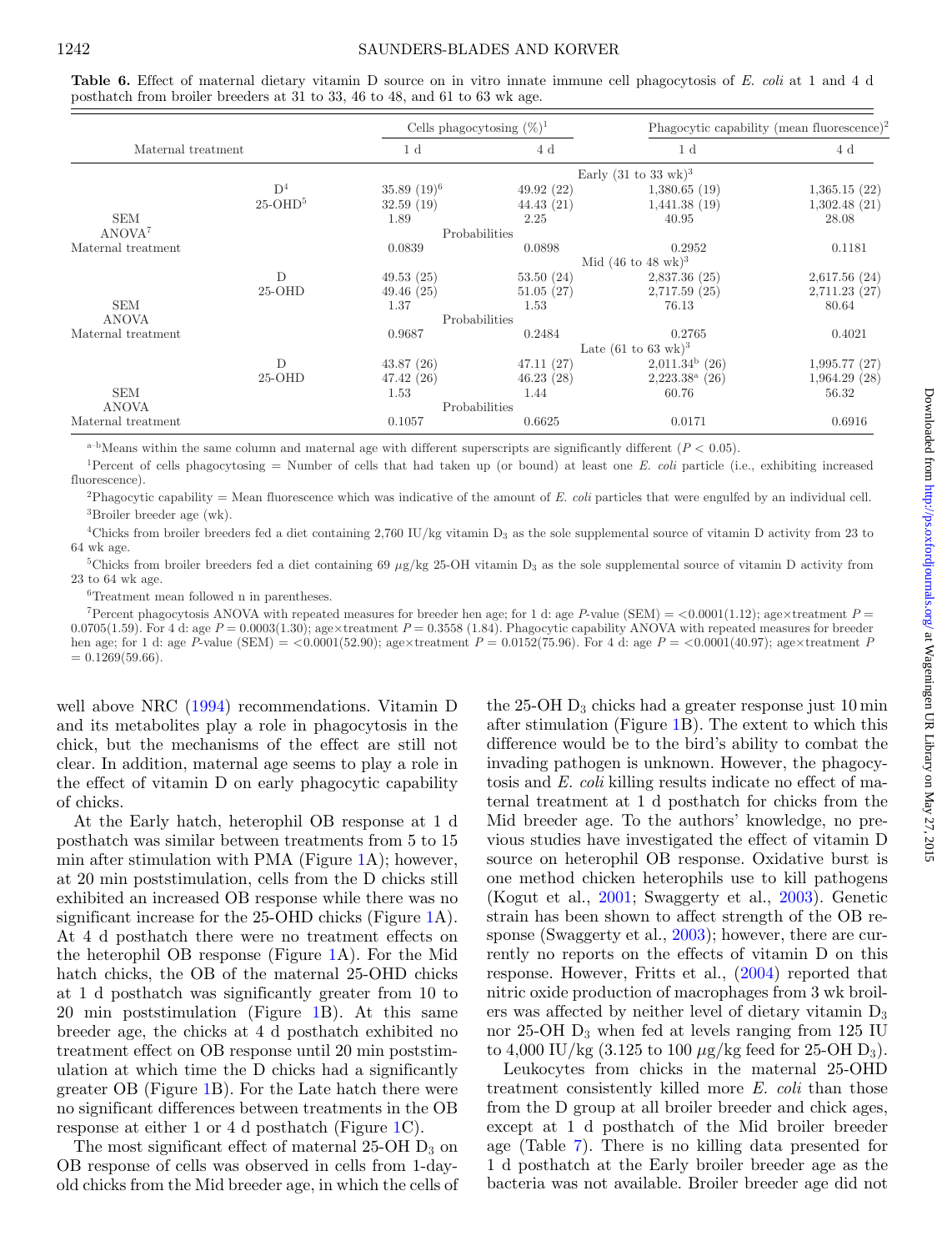<span id="page-10-0"></span>

**Figure 1.** Effect of maternal vitamin D source on oxidative burst response of broiler chicks at 1 and 4 d posthatch. A) Chicks hatched from broiler breeders at 31 to 33 wk. B) Chicks hatched from broiler breeders at 45 to 47 wk. C) Chicks hatched from broiler breeders at 61 to 63 wk. The D treatment was the chicks from broiler breeders fed a diet containing  $2,760$  IU/kg vitamin  $D_3$  as the sole supplemental source of vitamin D activity from 23 to 64 wk age. The 25-OHD treatment was the chicks from broiler breeders fed a diet containing 69  $\mu$ g/kg 25-OH vitamin D<sub>3</sub> as the sole supplemental source of vitamin D activity from 23 to 64 wk age. Peripheral blood from males chicks were assessed for the strength of heterophil oxidative burst response over 20 min, measured as the ratio of increase in fluorescence from nonstimulated heterophils from the same chick. Small letters (a, b) indicate a significant treatment effect  $(P < 0.05)$  at 1 d posthatch. Small letters  $(y, z)$  indicate a significant treatment effect  $(P < 0.05)$  at 4 d posthatch.

have an effect on *E. coli* killing at 1 d posthatch (*P*  $= 0.5965$ ; Table [7\)](#page-11-11). At 4 d posthatch, chicks from the Early breeder age had the greatest percentage of killed bacteria while the chicks from the Late hatch had the lowest (*P* < 0.0001; Table [7\)](#page-11-11).

Dietary  $25$ -OH  $D_3$  is transported into the fertile egg (Sunde et al., [1978\)](#page-12-28), potentially increasing embryo  $25$ -OH  $D_3$  status and in turn influencing vitamin Ddependent functions. In the current study, maternal dietary 25-OH D3 increased broiler chick bactericidal capability (Table [7\)](#page-11-11). In the chicken, increasing dietary vitamin D level (from 200 to 3,500 IU/kg) increased weights of the bursa of Fabricius, thymus, and spleen (Khan et al., [2010\)](#page-12-39), but had no effect on antibody titres to Newcastle disease virus. Supplementing a vitamin Dadequate turkey diet with additional vitamin  $D_3$  in the drinking water increased resistance to repeated bacterial infections (Huff et al., [2000\)](#page-12-40). Together, these studies suggest vitamin  $D_3$  levels and metabolites play a role in chicken immune function.

Although limited research has been done in poultry, human research has shown that  $1,25(OH)<sub>2</sub>D<sub>3</sub>$  stimulates antimicrobial activity in neutrophils and macropahges (Wang et al., [2004;](#page-12-41) Gombart et al., [2005\)](#page-12-42). A vitamin D deficiency in the chicken reduces both cellular and innate immune responses (Aslam et al., [1998\)](#page-11-2). However, when fed adequate levels of the vitamin, no difference between vitamin D or 25-OHD fed chicks on macrophage nitric oxide production and cytotoxicity was found (Fritts et al., [2004\)](#page-12-38). Although the current study did not investigate molecular mechanisms of the enhanced bactericidal capability observed in the  $25-OH$   $D_3$  chicks, this could explain the difference in bacteria killing capability while few differences in phagocytosis were observed between the maternal treatments. If the ex vivo results hold true in vivo, than this may result in less resources used by the bird to fight an infection and therefore a reduction in the metabolic consequences of the inflammatory response.

 $\frac{1}{20}$  $\overline{z}$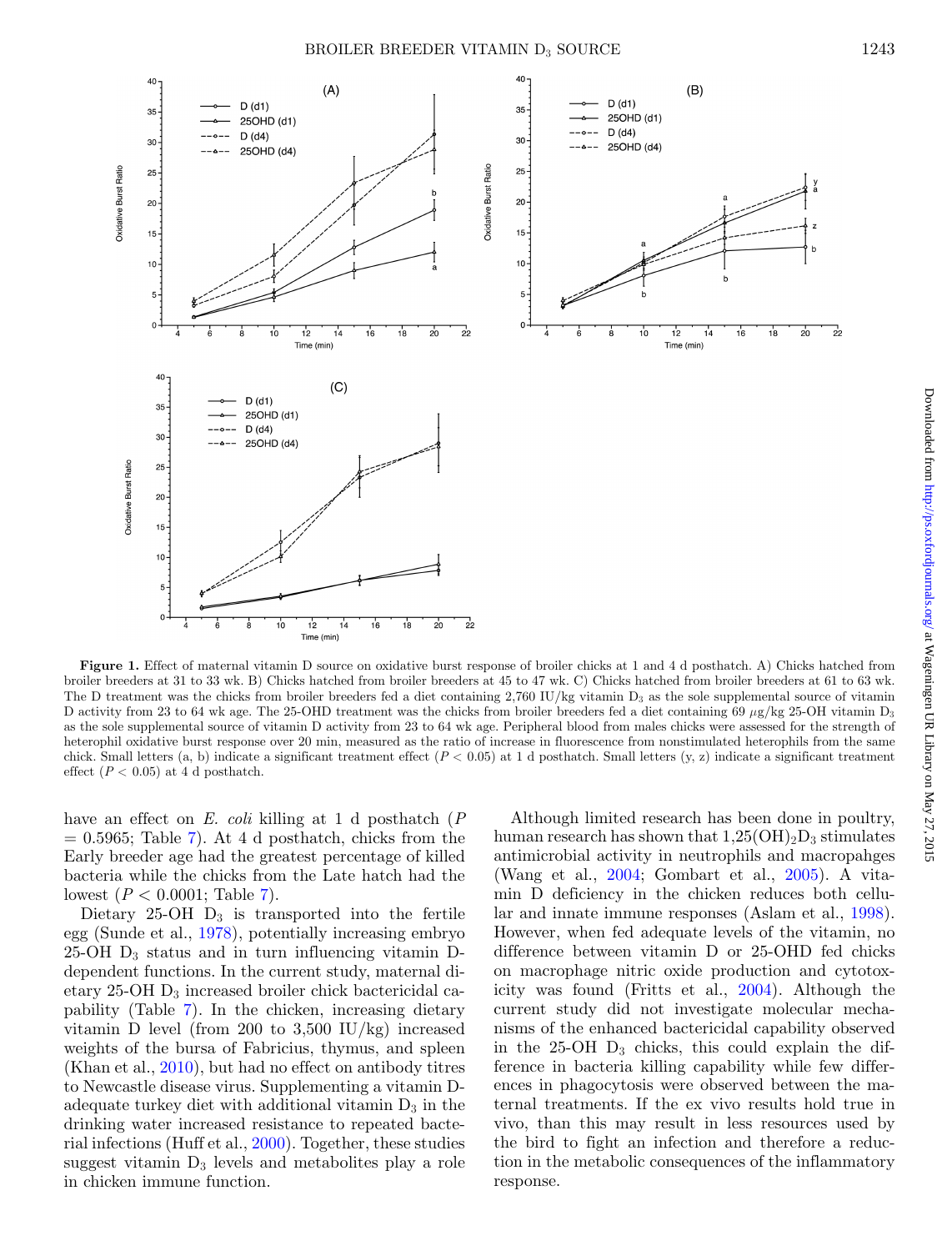<span id="page-11-11"></span>**Table 7.** Effect of maternal dietary vitamin D source on innate immune cell killing of *E. coli* at 1 and 4 d posthatch from broiler breeders at 31 to 33, 46 to 48, and 61 to 63 wk age.

| Maternal treatment |                               |    | 1 d                | E. coli killed $(\%)$<br>4 d             |
|--------------------|-------------------------------|----|--------------------|------------------------------------------|
|                    |                               |    |                    | Early $(31 \text{ to } 33 \text{ wk})^1$ |
|                    |                               | N  |                    |                                          |
|                    | $\mathcal{D}^2$               | 15 |                    | 80.76 <sup>b</sup>                       |
|                    | $25\text{-}$ OHD <sup>3</sup> | 15 |                    | $88.28^{\rm a}$                          |
| Chi square         |                               |    |                    | Probabilities                            |
| Treatment          |                               |    |                    | < 0.0001                                 |
|                    |                               |    |                    | Mid $(46 \text{ to } 48 \text{ wk})^1$   |
|                    |                               | N  |                    |                                          |
|                    | D                             | 30 | 54.68              | $72.12^{b}$                              |
|                    | $25-OHD$                      | 30 | 52.12              | $74.34^{\rm a}$                          |
| Chi square         |                               |    |                    | Probabilities                            |
| Treatment          |                               |    | 0.6679             | 0.0352                                   |
|                    |                               |    |                    | Late $(61 \text{ to } 63 \text{ wk})^1$  |
|                    |                               | N  |                    |                                          |
|                    | D                             | 30 | 51.04 <sup>b</sup> | 51.34 <sup>b</sup>                       |
|                    | $25-OHD$                      | 30 | $54.40^{\rm a}$    | $57.30^{\rm a}$                          |
| Chi square         |                               |    |                    | Probabilities                            |
| Treatment          |                               |    | < 0.0001           | ${<}0.0001$                              |

a–bMeans within the same column and maternal age with different superscripts are significantly different  $(P < 0.05)$ .

<sup>1</sup>Broiler breeder age (wk); ANOVA with repeated measures for breeder hen age; for 1 d: age *P*-value (SE) =  $0.5965$  (2.40); age×treatment *P* = 0.3714 (3.58). For 4 d: age  $P = \langle 0.0001 \ (2.71)$ ; age×treatment  $P =$ 0.7111 (3.95).

<sup>2</sup>Chicks from broiler breeders fed a diet containing  $2,760$  IU/kg vitamin  $D_3$  as the sole supplemental source of vitamin  $D$  activity from 23 to 64 wk age.

<sup>3</sup>Chicks from broiler breeders fed a diet containing 69  $\mu$ g/kg 25-OH vitamin  $D_3$  as the sole supplemental source of vitamin  $D$  activity from 23 to 64 wk age.

4Data not available for 1 d posthatch at broiler breeder age of 31 to 33 wk as bacteria was not available at the time of sample collection.

Supplementation of breeder hens with  $25$ -OH  $D_3$  did not affect egg production, which may not be surprising given that the differences in potency between  $D_3$  and  $25$ -OH  $D_3$  are most apparent at low levels of supplementation. Maternal dietary  $25$ -OH  $D_3$  increased bactericidal activity of leukocytes from the 25-OHD chicks at all broiler breeder and chick ages studied, as well as increased phagocytic and oxidative burst response at some ages measured. Therefore, the immune system in these young chicks is potentially more mature and better equipped to handle an infectious challenge when placed in the broiler barn. In addition,  $25$ -OH  $D_3$  appears to have some protective effect on early embryonic survival, resulting in a greater percent hatch, which has not been previously reported. The lack of effect on early broiler growth after hatch indicates that supplementation of the broiler diet may be necessary to see the effects of  $25$ -OH  $D_3$  on broiler production traits.

Broiler breeder age was also found to have a significant effect on how vitamin D metabolites affect circulating levels of  $25$ -OH  $D_3$  and innate immune function of the chick. While  $25$ -OH  $D_3$  was greatest in chicks from the Late age hens, it was the chicks from the Mid age hens that had the greater innate immune responses with the greatest percent phagocytosis, phagocytic capability, and greatest bactericidal responses. To our knowledge this is the first time this is being reported but seems to be consistent with what is seen in the field, where it is the chicks from the Early and Late age breeders that tend to not be as robust and may be more susceptible to infection and disease, which in turn could affect overall flock performance. It has been reported that first-week mortality is lowest in flocks from broiler breeders of 38 to 44 wk age, where mortality is greatest in the chicks from young hens (25 wk) and also greater in chicks from old breeder hens (60 wk; Yassin et al., [2009\)](#page-13-5). This opens up an area of opportunity to look further into the differences in chicks from broiler breeders of differing ages in order to improve the ability of chicks from the Early and Late broiler breeders, and be able to grow to their potential.

#### **ACKNOWLEDGMENTS**

The authors gratefully acknowledge the financial support of DSM Nutritional Products, Parsippany, NJ, the Agriculture and Food Council, the Alberta Livestock Industry Development Fund, and the Natural Sciences and Engineering Research Council. Technical assistance was provided by Kerry Nadeau and the Poultry Unit staff at the Poultry Research Centre, University of Alberta. Jordana Williams at the University of Alberta provided laboratory assistance.

## **REFERENCES**

- <span id="page-11-7"></span>Abe, E., R. Tanabe, T. Suda, and S. Yoshiki. 1979. Circadian rhythm of 1 alpha,25-dihydroxyvitamin  $D_3$  production in egg-laying hens. Biochem. Biophys. Res. Commun. 88:500–507.
- <span id="page-11-9"></span>Aburto, A., H. M. Edwards, Jr., and W. M. Britton. 1998. The influence of vitamin A on the utilization and amelioration of toxicity of cholecalciferol, 25-hydroxycholecalciferol, and 1,25 dihydroxycholecalciferol in young broiler chickens. Poult. Sci. 77:585–593.
- <span id="page-11-5"></span>Aksnes, L. 1992. A simplified high-performance liquid chromatographic method for determination of vitamin  $D_3$ , 25hydroxyvitamin  $D_2$  and 25-hydroxyvitamin  $D_3$  in human serum. Scand. J. Clin. Lab. Invest. 52:177–182.
- <span id="page-11-2"></span>Aslam, S. M., J. D. Garlich, and M. A. Qureshi. 1998. Vitamin D deficiency alters the immune responses of broiler chicks. Poult. Sci. 77:842–849.
- <span id="page-11-6"></span>Atencio, A., G. M. Pesti, and H. M. Edwards, Jr. 2005. Twentyfive hydroxycholecalciferol as a cholecalciferol substitute in broiler breeder hen diets and its effect on the performance and general health of the progeny. Poult. Sci. 84:1277–1285.
- <span id="page-11-4"></span>Aviagen. 2002. Ross 308 Management Information. Huntsville, AL
- <span id="page-11-8"></span>Bar, A., and S. Hurwitz. 1973. Uterine calcium-binding protein in the laying fowl. Comp. Biochem. Physiol. A. 45:579–586.
- <span id="page-11-0"></span>Bar, A., M. Sharvit, D. Noff, S. Edelstein, and S. Hurwitz. 1980. Absorption and excretion of cholecalciferol and of 25-hydroxycholecalciferol and metabolites in birds. J. Nutr. 110:1930–1934.
- <span id="page-11-10"></span>Bar-Shavit, Z., D. Noff, S. Edelstein, M. Meyer, S. Shibolet, and R. Goldman. 1981. 1,25-dihydroxyvitamin  $D_3$  and the regulation of macrophage function. Calcif. Tissue Int. 33:673–676.
- <span id="page-11-1"></span>Binder, R., A. Kress, G. Kan, K. Herrmann, and M. Kirschfink. 1999. Neutrophil priming by cytokines and vitamin D binding protein (Gc-globulin): Impact on C5a-mediated chemotaxis, degranulation and respiratory burst. Mol. Immunol. 36:885–892.
- <span id="page-11-3"></span>Canadian Council on Animal Care. 2009. CCAC Guidelines on: the care and use of farm animals in research, teaching and testing. 1st ed. Ottawa, ON, Canada.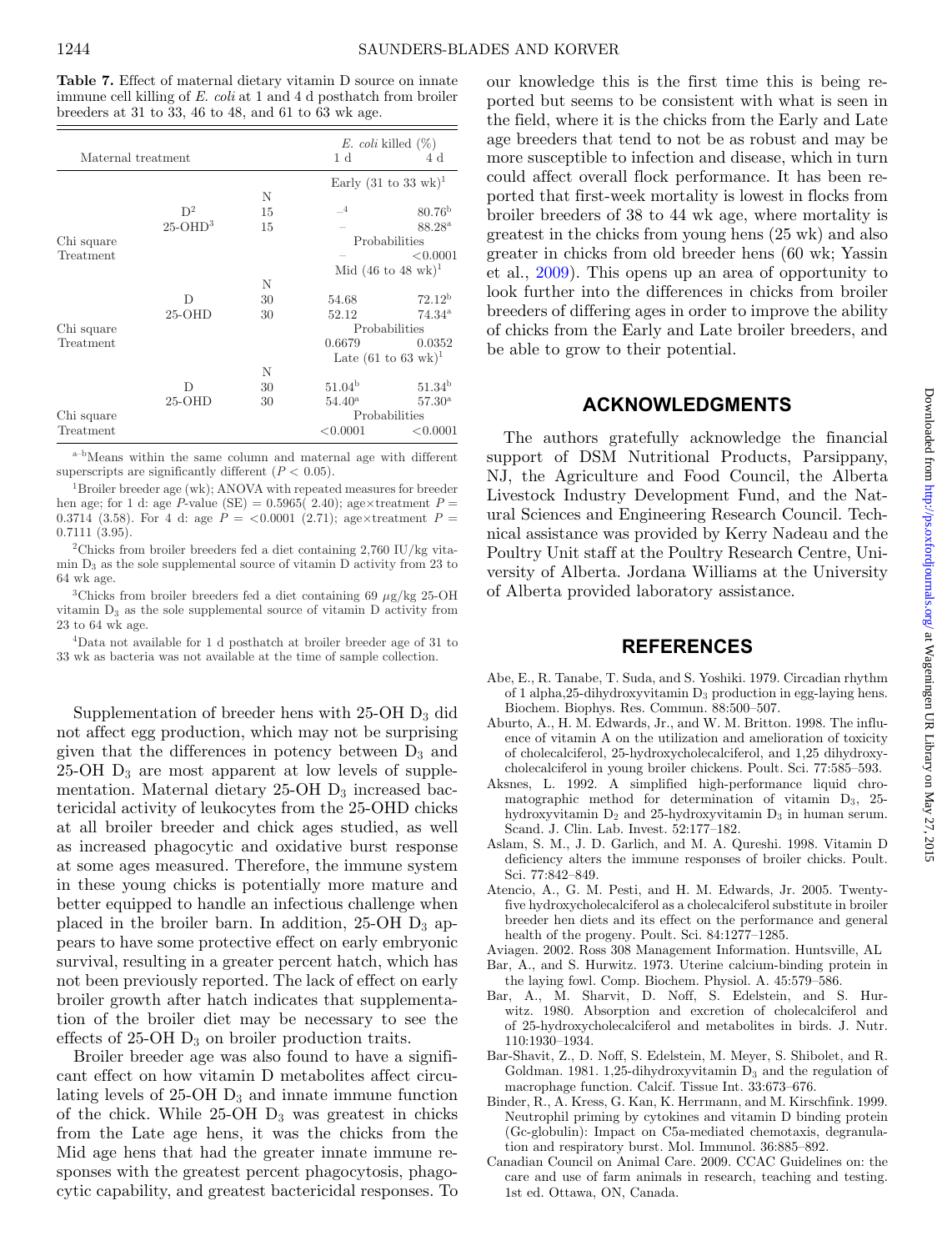- <span id="page-12-25"></span>Castillo, L., Y. Tanaka, M. J. Wineland, J. O. Jowsey, and H. F. DeLuca. 1979. Production of 1,25-dihydroxyvitamin  $D_3$  and formation of medullary bone in the egg-laying hen. Endocrinology 104:1598–1601.
- <span id="page-12-35"></span>Chou, S. H., T. K. Chung, and B. Yu. 2009. Effects of supplemental 25-hydroxycholecalciferol on growth performance, small intestinal morphology, and immune response of broiler chickens. Poult. Sci. 88:2333–2341.
- <span id="page-12-22"></span>Deeming, D. C. 1989. Importance of sub-embryonic fluid and albumen in the embryo's response to turning of the egg during incubation. Br. Poult. Sci. 30:591–606.
- <span id="page-12-30"></span>Elaroussi, M. A., H. F. Deluca, L. R. Forte, and H. V. Biellier. 1993. Survival of vitamin D-deficient embryos: Time and choice of cholecalciferol or its metabolites for treatment *in ovo*. Poult. Sci. 72:1118–1126.
- <span id="page-12-38"></span>Fritts, C. A., G. F. Erf, T. K. Bersi, and P. W. Waldroup. 2004. Effect of source and level of vitamin D on immune function in growing broilers. J. Appl. Poult. Res. 13:263–273.
- <span id="page-12-31"></span>Fritts, C. A., and P. W. Waldroup. 2003. Effect of source and level of vitamin D on live performance and bone development in growing broilers. J. Appl. Poult. Res. 12:45–52.
- <span id="page-12-42"></span>Gombart, A. F., N. Borregaard, and H. P. Koeffler. 2005. Human cathelicidin antimicrobial peptide (CAMP) gene is a direct target of the vitamin D receptor and is strongly up-regulated in myeloid cells by 1,25-dihydroxyvitamin  $D_3$ . FASEB J. 19:1067-1077.
- <span id="page-12-13"></span>Hamburger, V., and H. L. Hamilton. 1951. A series of normal stages in the development of the chick embryo. J. Morphol. 88:49–66.
- <span id="page-12-9"></span>Hamilton, R. M. G. 1982. Methods and factors that affect the measurement of egg shell quality. Poult. Sci. 61:2022–2039.
- <span id="page-12-16"></span>He, H., M. B. Farnell, and M. H. Kogut. 2003. Inflammatory agonist stimulation and signal pathway of oxidative burst in neonatal chicken heterophils. Comp. Biochem. Physiol. A Mol. Integr. Physiol. 135:177–184.
- <span id="page-12-15"></span>Holloway, J., A. M. Scheuhammer, and H. M. Chan. 2003. Assessment of white blood cell phagocytosis as an immunological indicator of methylmercury exposure in birds. Arch. Environ. Contam. Toxicol. 44:493–501.
- <span id="page-12-40"></span>Huff, G. R., W. E. Huff, J. M. Balog, and N. C. Rath. 2000. The effect of vitamin  $D_3$  on resistance to stress-related infection in an experimental model of turkey osteomyelitis complex. Poult. Sci. 79:672–679.
- <span id="page-12-21"></span>Hurnik, G. I., B. S. Reinhart, and J. F. Hurnik. 1978. Relationship between albumen quality and hatchability in fresh and stored hatching eggs. Poult. Sci. 57:854–857.
- <span id="page-12-33"></span>Jamroz, D., T. Wertelecki, A. Wiliczkiewicz, J. Orda, and J. Skorupinska. 2004. Dynamics of yolk sac resorption and posthatching development of the gastrointestinal tract in chickens, ducks and geese. J. Anim. Physiol. Anim. Nutr. (Berl). 88:239– 250.
- <span id="page-12-11"></span>Joseph, N. S., F. E. Robinson, R. A. Renema, and M. J. Zuidhof. 2002. Responses of two strains of female broiler breeders to a midcycle increase in photoperiod. Poult. Sci. 81:745–754.
- <span id="page-12-19"></span>Keshavarz, K. 2003. A comparison between cholecalciferol and 25-OH-cholecalciferol on performance and eggshell quality of hens fed different levels of calcium and phosphorus. Poult. Sci. 82:1415–1422.
- <span id="page-12-39"></span>Khan, S. H., R. Shahid, A. A. Mian, R. Sardar, and M. A. Anjum. 2010. Effect of the level of cholecalciferol supplementation of broiler diets on the performance and tibial dyschondroplasia. J. Anim. Physiol. Anim. Nutr. (Berl). 94:584–593.
- <span id="page-12-36"></span>Kogut, M. H., K. J. Genovese, and V. K. Lowry. 2001. Differential activation of signal transduction pathways mediating phagocytosis, oxidative burst, and degranulation by chicken heterophils in response to stimulation with opsonized *Salmonella enteritidis*. Inflammation. 25:7–15.
- <span id="page-12-23"></span>Lapao, C., L. T. Gama, and M. C. Soares. 1999. Effects of broiler breeder age and length of egg storage on albumen characteristics and hatchability. Poult. Sci. 78:640–645.
- <span id="page-12-3"></span>Lowenthal, J. W., T. E. Connick, P. G. McWaters, and J. J. York. 1994. Development of T cell immune responsiveness in the chicken. Immunol. Cell. Biol. 72:115–122.
- <span id="page-12-2"></span>Manley, J. M., R. A. Voitle, and R. H. Harms. 1978. The influence of hatchability of turkey eggs from the addition of 25 hydroxycholecalciferol to the diet. Poult. Sci. 57:290–292.
- <span id="page-12-4"></span>Manolagas, S. C., D. M. Provvedini, and C. D. Tsoukas. 1985. Interactions of 1,25-dihydroxyvitamin  $D_3$  and the immune system. Mol. Cell Endocrinol. 43:113–122.
- <span id="page-12-0"></span>Mattila, P., K. Lehikoinen, T. Kiiskinen, and V. Piironen. 1999. Cholecalciferol and 25-hydroxycholecalciferol content of chicken egg yolk as affected by the cholecalciferol content of feed. J. Agric. Food Chem. 47:4089–4092.
- <span id="page-12-7"></span>Mattila, P. H., E. Valkonen, and J. Valaja. 2011. Effect of different vitamin D supplementations in poultry feed on vitamin D content of eggs and chicken meat. J. Agric. Food Chem. 59:8298–8303.
- <span id="page-12-17"></span>Maxwell, M. H., and G. W. Robertson. 1998. The avian heterophil leucocyte: A review. World's Poult. Sci. J. 54:155–178.
- <span id="page-12-20"></span>McLoughlin, C. P., and J. H. Soares, Jr. 1976. A study on the effects of 25-hydroxycholecalciferol and calcium source on egg shell quality. Poult. Sci. 55:1400–1410.
- <span id="page-12-14"></span>Millet, S., J. Bennett, K. A. Lee, M. Hau, and K. C. Klasing. 2007. Quantifying and comparing constitutive immunity across avian species. Dev. Comp. Immunol. 31:188–201.
- <span id="page-12-32"></span>Mitchell, R. D., H. M. Edwards, Jr., and G. R. McDaniel. 1997. The effects of ultraviolet light and cholecalciferol and its metabolites on the development of leg abnormalities in chickens genetically selected for a high and low incidence of tibial dyschondroplasia. Poult. Sci. 76:346–354.
- <span id="page-12-8"></span>National Research Council. 1994. Nutrient Requirements of Poultry. 9th rev. ed. Natl. Acad. Press, Washington, DC.
- <span id="page-12-10"></span>O'Dea, E. E., G. M. Fasenko, J. J. Feddes, F. E. Robinson, J. C. Segura, C. A. Ouellette, and J. H. van Middelkoop. 2004. Investigating the eggshell conductance and embryonic metabolism of modern and unselected domestic avian genetic strains at two flock ages. Poult. Sci. 83:2059–2070.
- <span id="page-12-5"></span>Provvedini, D. M., L. J. Deftos, and S. C. Manolagas. 1986. 1,25- Dihydroxyvitamin D3 promotes in vitro morphologic and enzymatic changes in normal human monocytes consistent with their differentiation into macrophages. Bone. 7:23–28.
- <span id="page-12-6"></span>Rockett, K. A., R. Brookes, I. Udalova, V. Vidal, A. V. Hill, and D. Kwiatkowski. 1998. 1,25-Dihydroxyvitamin  $D_3$  induces nitric oxide synthase and suppresses growth of *Mycobacterium tuberculosis* in a human macrophage-like cell line. Infect. Immun. 66:5314– 5321.
- <span id="page-12-27"></span>Roland, D. A. 1986. Egg shell quality III: Calcium and phosphorus requirements of commercial Leghorns. Worlds Poult. Sci. J. 42:154–165.
- <span id="page-12-26"></span>Roland, D. A., D. R. Sloan, and R. H. Harms. 1973. Calcium metabolism in the laying hen. 4. The calcium status of the hen at night. Poult. Sci. 52:351–354.
- <span id="page-12-18"></span>SAS Institute. 1999. SAS/STAT User's Guide Release 8.0. Cary, NC.
- <span id="page-12-24"></span>Saunders-Blades, J. L., and D. R. Korver. 2014. The effect of maternal vitamin D source on broiler hatching egg quality, hatchability and progeny bone mineral density and performance. J. Appl. Poult. Res. 23:773–783.
- <span id="page-12-12"></span>Saunders-Blades, J. L., J. L. MacIsaac, D. R. Korver, and D. M. Anderson. 2009. The effect of calcium source and particle size on the production performance and bone quality of laying hens. Poult. Sci. 88:338–353.
- <span id="page-12-29"></span>Stevens, V. I., R. Blair, and R. E. Salmon. 1984a. Effects of vitamin D3, calcium, and phosphorus on growth and bone development of market turkeys. Poult. Sci. 63:1571–1585.
- <span id="page-12-34"></span>Stevens, V. I., R. Blair, and R. E. Salmon. 1984b. Influence of maternal vitamin  $D_3$  carry-over on kidney 25-hydroxyvitamin  $D_3$ -1hydroxylase activity of poults. Poult. Sci. 63:765–774.
- <span id="page-12-28"></span>Sunde, M. L., C. M. Turk, and H. F. DeLuca. 1978. The essentiality of vitamin D metabolites for embryonic chick development. Science 200:1067–1069.
- <span id="page-12-37"></span>Swaggerty, C. L., I. Y. Pevzner, V. K. Lowry, M. B. Farnell, and M. H. Kogut. 2003. Functional comparison of heterophils isolated from commercial broiler chickens. Avian Pathol. 32:95–102.
- <span id="page-12-1"></span>Turner, R. T., J. S. Graves, and N. H. Bell. 1987. Regulation of 25 hydroxyvitamin D<sub>3</sub> metabolism in chick embryo. Am. J. Physiol. 252:E38–E43.
- <span id="page-12-41"></span>Wang, T. T., F. P. Nestel, V. Bourdeau, Y. Nagai, Q. Wang, J. Liao, L. Tavera-Mendoza, R. Lin, J. W. Hanrahan, S. Mader, and J. H. White. 2004. Cutting edge: 1,25-Dihydroxyvitamin  $D_3$ is a direct inducer of antimicrobial peptide gene expression. J. Immunol. 173:2909–2912.

 $.2015$